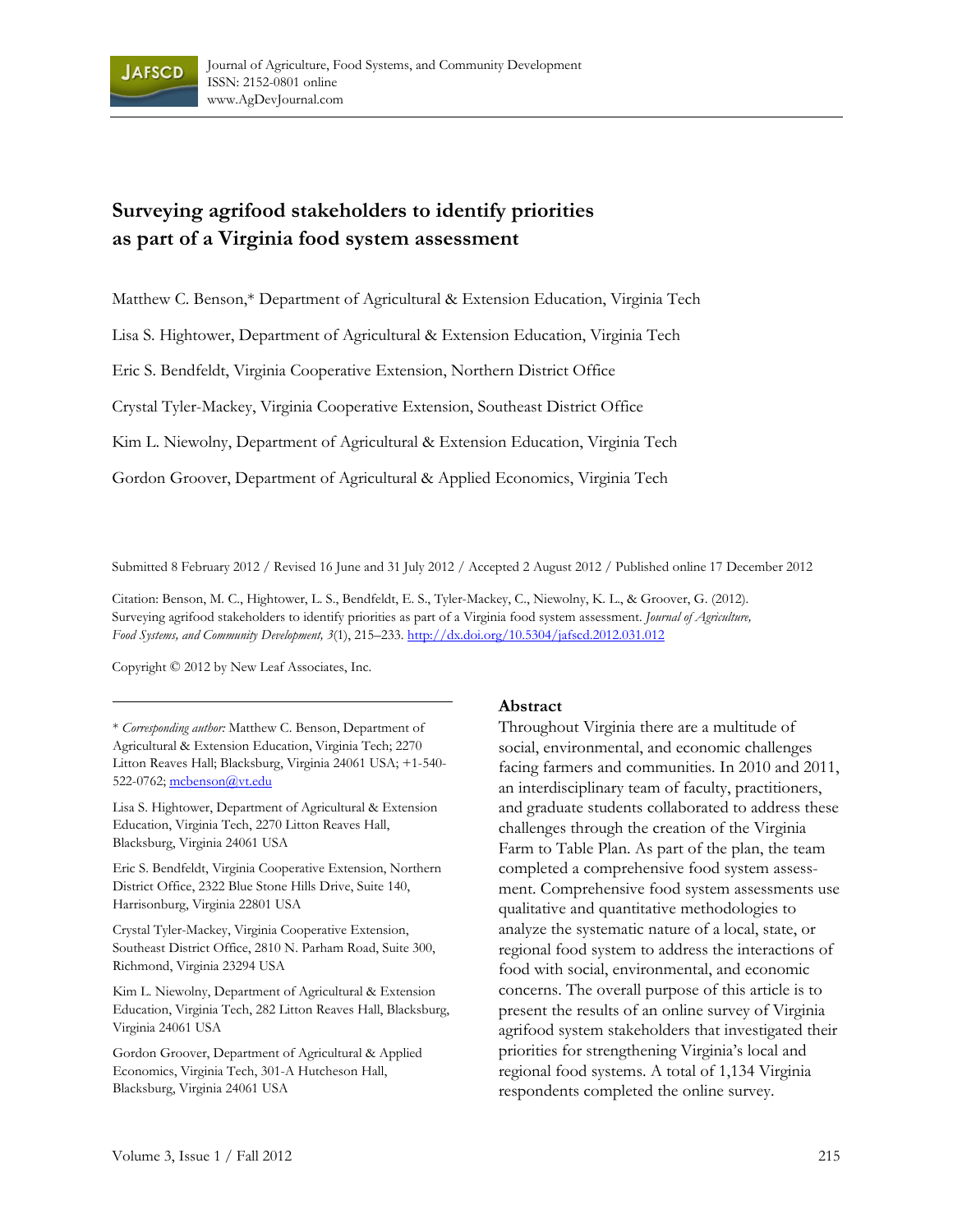Respondents were asked to rank 34 items in four major categories in terms of their level of importance for strengthening Virginia's food systems. Respondents rated increasing the "understanding by government officials of the economic, environmental, and social issues surrounding local food systems" as the most important priority among all of the items listed. The category with the most highly rated items was "food system planning, management, and policy." This survey provided key information for developing the Virginia Farm to Table Plan.

# **Keywords**

community food systems, comprehensive food system assessment, food system planning, survey, Virginia

# **Introduction**

Throughout Virginia, there are a multitude of social, environmental, and economic challenges facing farmers and communities. Many of Virginia's 47,000 farms, particularly its small and midlevel farms, are struggling to maintain market share and profitability (United States Department of Agriculture, 2010). In 2007, 53 percent of Virginia farms reported a net loss from their farming operations (United States Department of Agriculture, 2009). Coupled with suburban expansion, these economic conditions resulted in a loss of over 520,000 acres (210,000 hectares) of farmland across the state between 2002 and 2007 (United States Department of Agriculture, 2009). In addition to economic struggles for producers and loss of farmland, many individuals and communities throughout Virginia, especially those outside of northern Virginia, face high rates of poverty and low levels of food security. In 2010, approximately 16.7 percent of Virginia's rural population and 10.2 percent of Virginia's urban population lived in poverty (United States Department of Agriculture, 2012a). In addition, 12.9 percent of Virginia's population, or over 620,000 residents, are food insecure or have very low food security (United States Department of Agriculture, 2012a).

 Across the nation, a variety of approaches and strategies are being developed to address these, and similar challenges. One strategy utilized in Virginia as well as throughout the nation has been exploring ways to revitalize agrifood systems through the enhancement of community food systems.<sup>1</sup> A number of examples can be found that explore the role community food systems play in fostering community and economic development in Virginia. For example, food systems analyst Ken Meter conducted a study of Virginia's agriculture and food system in 2007 and found that "if Virginia consumers bought 15 percent of their food directly from local farms, farms would earn USD2.2 billion of new income" (Meter, 2007a, p. 35). Similarly, a 2007 study conducted by Virginia Cooperative Extension found that if each household in Virginia spent USD10 per week of their food budget on locally grown Virginia food, USD1.65 billion would be generated annually in direct economic impact (Benson & Bendfeldt, 2007). Additionally, the 2007 Census of Agriculture found that Virginia's directto-consumer sales grew approximately 72 percent between 2002 and 2007, from USD16.8 million to USD28.9 million (United States Department of Agriculture, 2009). Over the last several years, Virginia has also seen dramatic increases in small and midlevel farm marketing opportunities. In August 2009, Virginia had 171 farmers' markets, nearly a doubling from 2005 when there were only 88 farmers' markets in the Commonwealth of Virginia (Benson, 2009). The United States Department of Agriculture working list of food hubs shows that Virginia is home to 17 food hubs, the most of any state in the country (United States Department of Agriculture, 2012b).

 In 2010 and 2011, an interdisciplinary team of faculty, practitioners, and graduate students collaborated with the goal of completing a Virginia food system assessment and developing a Virginia Farm to Table Plan to strengthen Virginia's local and regional food systems. This team included faculty and graduate students at Virginia Tech, Virginia State University, the University of Virginia,

 $\overline{a}$ 

<sup>1</sup> A community food system is commonly described as "one in which sustainable food production, processing, distribution and consumption are integrated to enhance the environmental, economic, social, and nutritional health of a particular place" (Garrett & Feenstra, 1999, p. 2).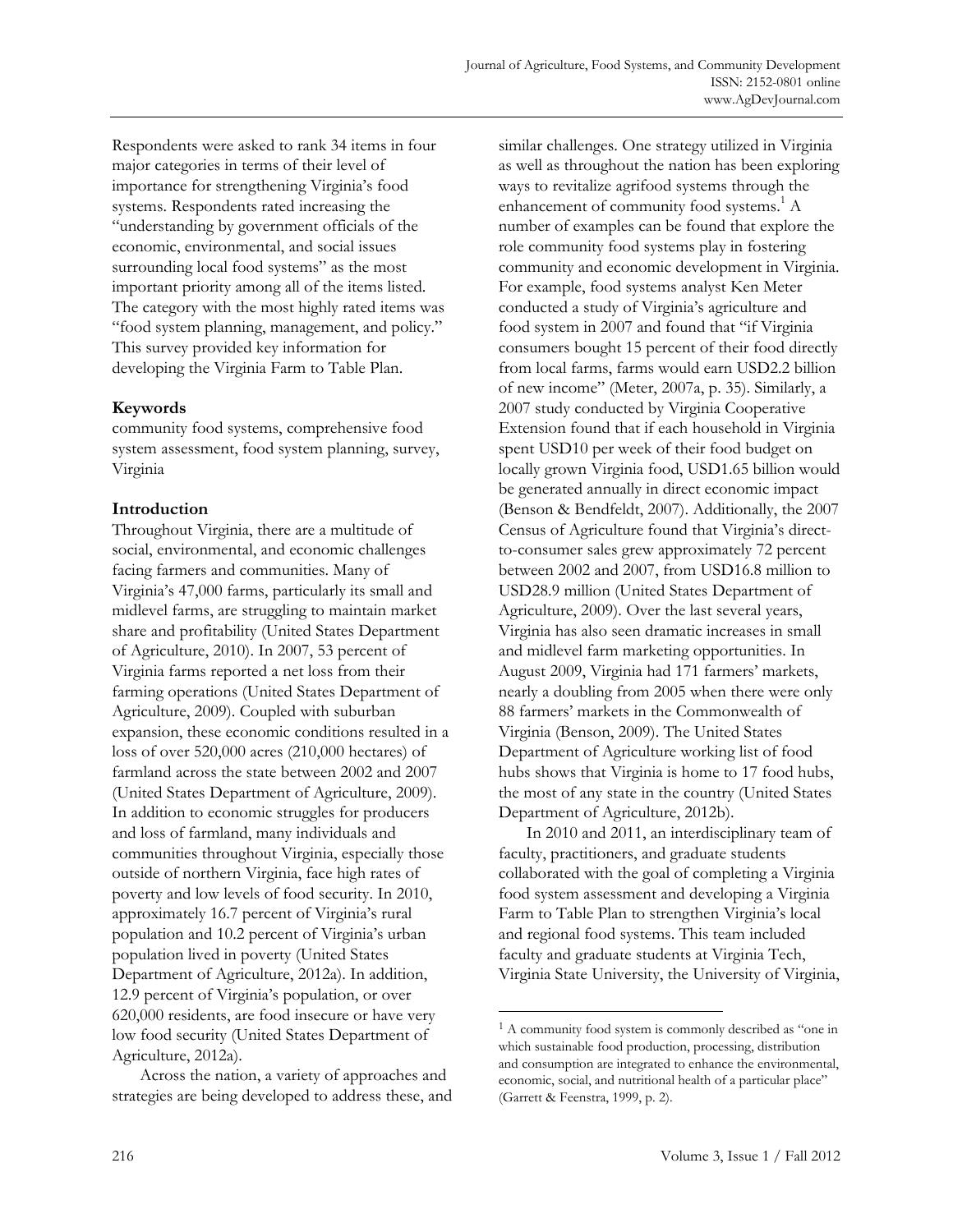and members of the Virginia Food System Council. A Virginia Tech College of Agriculture and Life Sciences grant provided funds to help these groups collaborate with the goal of completing a Virginia Farm to Table Plan. Team members came from diverse backgrounds related to the food system, including agricultural production, agricultural economics, local government, health and nutrition, food safety, and agricultural education. Two key tenets of the Virginia food system assessment and subsequent Virginia Farm to Table Plan were that: (1) everyone should be educated about the social, environmental, and economic importance of Virginia's food system, and (2) quality food should be affordable and accessible to everyone in Virginia regardless of their socioeconomic status. Virginia Cooperative Extension, through its Community Viability program, served as an intermediary of the land-grant universities and helped to coordinate the development of the Virginia Farm to Table Plan in close collaboration with the Virginia Food System Council and its participating organizations.

 A key component of the development process for the Virginia food system assessment and Virginia Farm to Table Plan was the creation and distribution of an online survey that gathered public input from agrifood stakeholder groups within the state. The goal of the survey was to identify priority strategies for strengthening Virginia's local and regional food systems in the areas of (1) production and business management; (2) market development; (3) food system planning, management, and policy; and (4) food security, food safety, diet, and health. The overall purpose of this article is to present the results of an online survey of Virginia agrifood system stakeholders that investigated their priorities for strengthening Virginia's local and regional food systems. In doing so, we review the use of surveys in statewide food system assessments and planning processes to contextualize our particular approach and findings. Following this, a discussion is offered of what the research team learned concerning the use of surveys as part of a Virginia food system assessment and planning process.

 The 2007 Virginia Food Security Summit offered the opportunity for individuals from diverse food system backgrounds in Virginia to openly discuss issues affecting the sustainability of its food system (Virginia Food Security Summit, 2007). In addition to other national experts, Ken Meter of the Crossroads Resource Center was a speaker at the summit and provided participants with a comprehensive overview of Virginia's food system, as well as an in-depth macroeconomic analysis of Virginia's food imports, food exports, and economic leakages (Virginia Food Security Summit, 2007). Following this summit, a number of different organizations and groups began to work both independently and collaboratively on initiatives that would strengthen Virginia's local and regional food systems. Virginia Cooperative Extension began to offer a series of educational programs on community food systems (Virginia Cooperative Extension, 2012), a Virginia Food System Council was initiated (Virginia Food System Council, 2012), and numerous groups and organizations began to create local and regional "Buy Fresh Buy Local" chapters across Virginia (Piedmont Environmental Council, 2007-2008).

 Additionally, many organizations and groups began to compile statistics related to Virginia's food systems. The purpose of these activities was to gain a more complete understanding of the conditions surrounding Virginia's food systems and to help make the case for strengthening community food systems. Although imperfectly developed and articulated, this work could be classified as completing part of a local food economy assessment as described by Freedgood, Pierce-Quiñonez, and Meter (2011). In addition to other research activities, this included asking Ken Meter to complete two local food economy assessments in the Martinsville City and Henry County region (Meter, 2011a), and a 10-county cluster in Shenandoah Valley (Meter, 2010b). A previous local food economy assessment had been completed by Ken in 2007 for the East Chesapeake Bay region (Maryland and Virginia) (Meter, 2007b). Building on these activities, several Virginia groups and organizations decided to collaboratively implement a statewide food system planning process with the hopes of completing a Virginia food system assessment leading to the development of a Virginia Farm to Table Plan.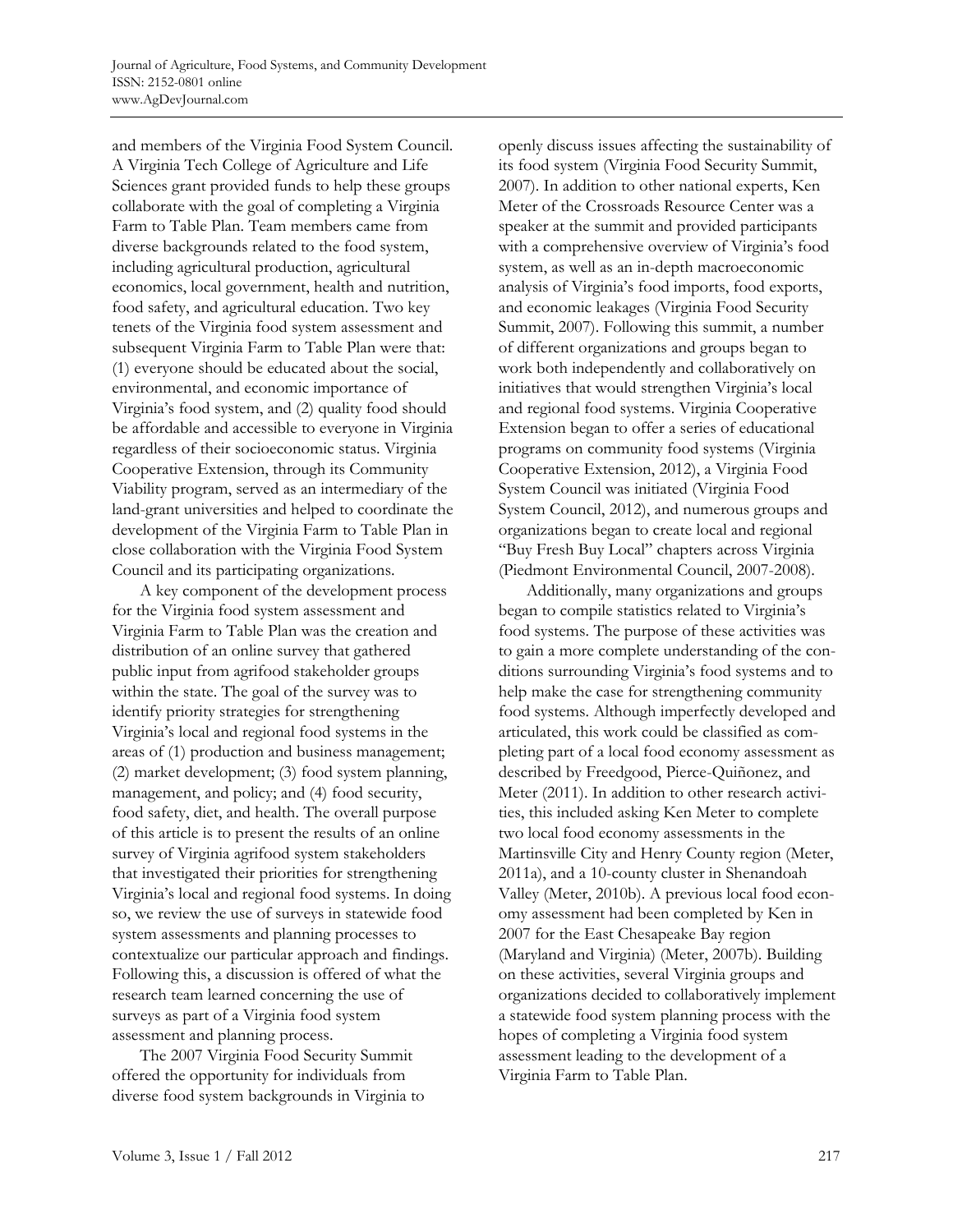## **Literature Review**

#### *Comprehensive Food System Assessments*

A food system is commonly thought of as all of the processes involved with keeping us fed, including the growing, harvesting, processing, packaging, transporting, marketing, consuming, and disposing of food and food packages (Wilkins & Eames-Sheavly, 2003). The purpose of a food system is to build health, wealth, connection, and capacity in our communities, but the current food system is failing on these counts (Meter, 2010a). Food system planning is an emerging field that can address these issues by engaging citizens, food policy councils, planning professionals, civic officials, and other interested individuals in a process to create more sustainable local, state, and regional food systems (Freedgood et al., 2011). Several tools can be employed by these individuals and groups to support food system planning efforts (Freedgood et al., 2011). While some of the tools use similar methodologies, the purpose of each approach is unique (Freedgood et al., 2011). One of the newest tools being employed in the United States is the implementation of a comprehensive food system assessment (Freedgood et al., 2011).

 According to Freedgood, Pierce-Quiñonez, and Meter (2011), comprehensive food system assessments are an emerging technique that analyzes the systematic nature of a local, state or regional food system to address the interactions of food with social, environmental, and economic concerns. Comprehensive food system assessments oftentimes use a combination of qualitative and quantitative methodologies, such as stakeholder focus groups, interviews, and surveys, as well as geospatial analysis (Freedgood et al., 2011). Over the past decade, a number of individuals and organizations have completed these kinds of assessments that have been focused at a statewide level. Statewide food system assessments include those completed in California (American Farmland Trust, 2010; Brady, 2005), Colorado (LiveWell Colorado, 2010), Indiana (Meter, 2012), Iowa (Leopold Center for Sustainable Agriculture, 2011; Tagtow & Roberts, 2011), Minnesota (Meter, 2009), Ohio (Meter, 2011b), and Vermont (Vermont Sustainable Jobs Fund, 2011). While the

format and focus of each of these assessments are unique, each included the collection of primary data through various qualitative or quantitative research methods. Other states such as North Carolina (Curtis, Creamer, & Thraves, 2010) and Illinois (Illinois Local and Organic Food and Farm Task Force, 2009) incorporated public feedback in the development of their statewide plans, but provide a limited description of how this information was collected and analyzed. For the purpose of this paper, we focus on three food system assessment cases that specifically use surveys as an integral component of their methodology. We now refer to these processes as comprehensive food system assessments following the criteria put forth by Freedgood, Pierce-Quiñonez, and Meter (2011).

### *The Use of Surveys in Comprehensive Food System Assessments*

A survey was employed as part of a comprehensive food system assessment in Colorado (LiveWell Colorado, 2010), Iowa (Leopold Center for Sustainable Agriculture, 2011), and Vermont (Vermont Sustainable Jobs Fund, 2011). While the focus and goal of these surveys were different, they all collected data to identify and, in some cases, prioritize issues for strengthening the states' food systems. In turn, these issues helped shape each of the state's strategic plans or policy reports. Exploring the Colorado, Iowa, and Vermont food system plans can offer insights into how surveys can be used as one part of a comprehensive food system assessment. Table 1 details the use of surveys in each of these statewide assessments, and includes information about the survey delivery method, the type of respondents, and the number of respondents. An overview of the Colorado, Iowa, and Vermont food system assessments is described. Additionally, how these surveys gathered input to aid the development of a state food system plan is also detailed.

### *Surveys for the Colorado Food System Assessment*

The Colorado food system assessment, and subsequent Food Policy Blueprint, was led by the nonprofit organization LiveWell Colorado (LWC). The goal of LWC is to reduce obesity in the state by promoting "healthy eating and active living" (LWC,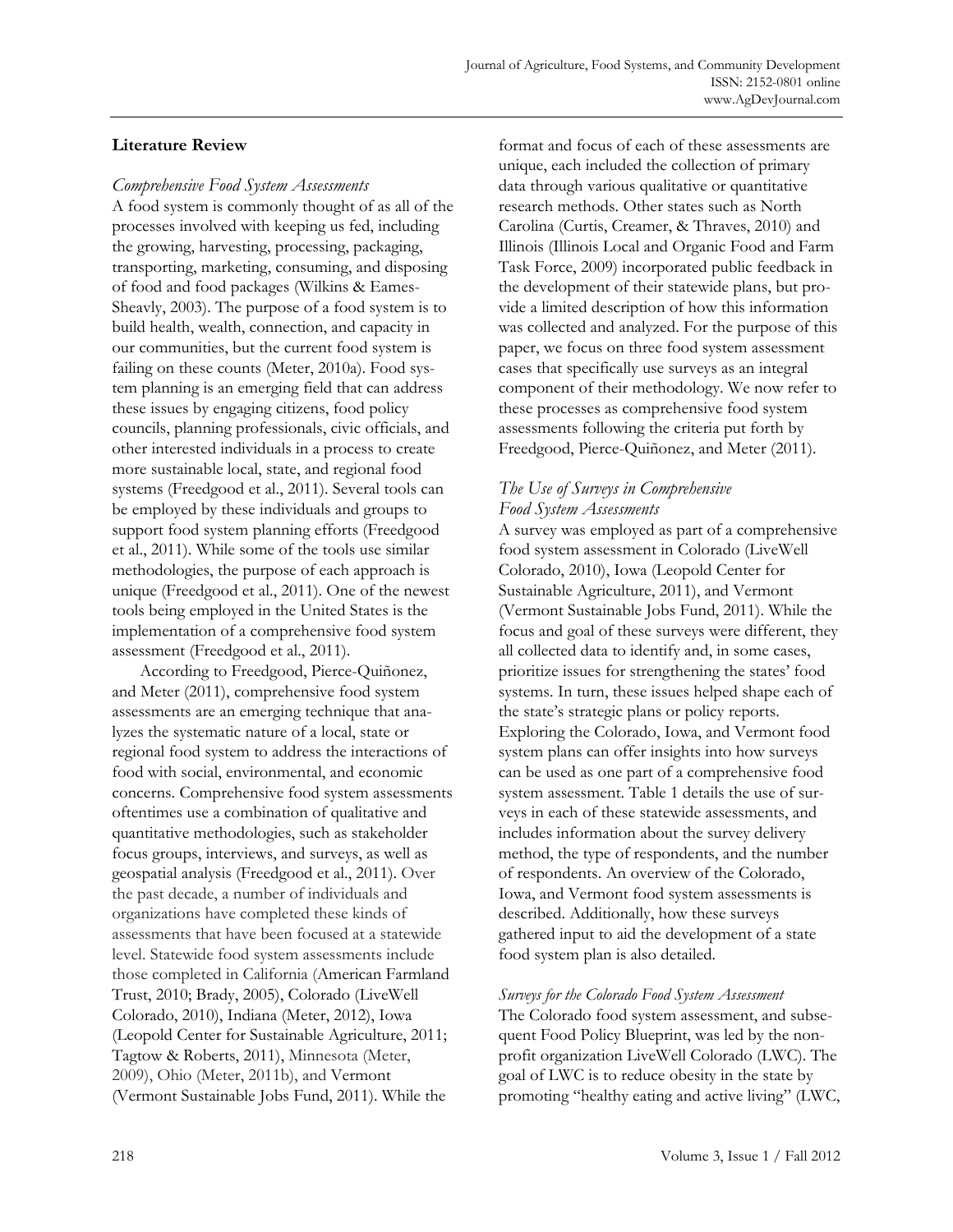| <b>State</b> | <b>Plan Title</b>                           | <b>Survey Delivery</b><br>Method | <b>Type of Respondents</b>                     | Number of<br><b>Respondents</b> |
|--------------|---------------------------------------------|----------------------------------|------------------------------------------------|---------------------------------|
| Colorado     | Food Policy Blueprint <sup>a</sup>          | Online survey                    | Local, regional, and state-level organizations | 130                             |
| lowa         | lowa Local Food & Farm Plan b Online survey |                                  | Key stakeholders and lowa residents            | 586                             |
| Vermont      | Farm to Plate Strategic Plan c              | Online survey                    | Vermont residents                              | Unknown                         |

#### Table 1. Use of Surveys in the Colorado, Iowa, and Vermont Food System Assessments

a http://about.livewellcolorado.org/sites/default/files/final-food-policy-blueprint.pdf

b http://www.leopold.iastate.edu/sites/default/files/pubs-and-papers/2011-01-iowa-local-food-and-farm-plan.pdf

<sup>c</sup> http://www.vsjf.org/project-details/5/farm-to-plate-strategic-plan

2010, p. 1). LWC became interested in assessing the state's food system as a way to identify key nutrition and food policy changes that would build a more resilient and healthy food system (LWC, 2010). LWC used several surveys to gather information from local, regional, and state organizations concerning how these organizations were strengthening the food system and the challenges they faced in these efforts (LWC, 2010). Two online surveys were conducted as part of the Colorado food system assessment and plan development process. One targeted state-level organizations involved in the food system such as the Colorado Department of Education, organizations representing commodity producers, and the Colorado Department of Health. The second targeted local and regional organizations involved in the food system, such as food banks, higher education institutions, and farms. Approximately 130 organizations were represented in responses to the two surveys.

 The surveys asked a number of questions concerning the existence of programs focused on increasing access to healthy food. Survey results found that organizations throughout the state were involved in numerous projects and activities, such as expanding "fresh and nutritious foods provided through emergency food services" and "developing or supporting community gardens" (LWC, 2010, p. 36). Respondents also stated that the top three strategies they would like to see in Colorado were (1) developing a "community project to connect CSA shares with lower-income residents," (2) "enhanced transportation…to connect residents to sources of healthy food," and (3) "governmental institution purchasing policies for local and/or

healthy foods" (LWC, 2010, p. 36). The strategies respondents identified are focused on improving access to healthy food for all persons, especially lower-income individuals, through new infrastructure projects, public policies, and targeted programs (LWC, 2010). Each of the strategies identified in the survey provides a starting place for helping LWC and its organizational partners achieve their goal of reducing obesity in the state and promoting an environment of healthy eating.

#### *Surveys for the Iowa Food System Assessment*

The Leopold Center for Sustainable Agriculture at Iowa State University led the development of the Iowa Food and Farm Plan, which relied on public input to inform every step of the development process (Leopold Center for Sustainable Agriculture, 2011). The Iowa Local Farm and Food Plan was commissioned by the state legislature with the hope of developing policy recommendations that could easily be enacted when the session opened in January 2011 (Leopold Center for Sustainable Agriculture, 2011). The goal of the Iowa Food and Farm Plan was to develop policy recommendations and key actionable items that could strengthen Iowa's "local food economy" in a sustainable manner (Leopold Center for Sustainable Agriculture, 2011, p. 3). To achieve this goal, in addition to completing a local food economy assessment, the project team and its partners completed a comprehensive food system assessment (Freedgood et al., 2011). The comprehensive food system assessment gathered public input through an initial workshop, listening sessions, and an online survey (Leopold Center for Sustainable Agriculture, 2011).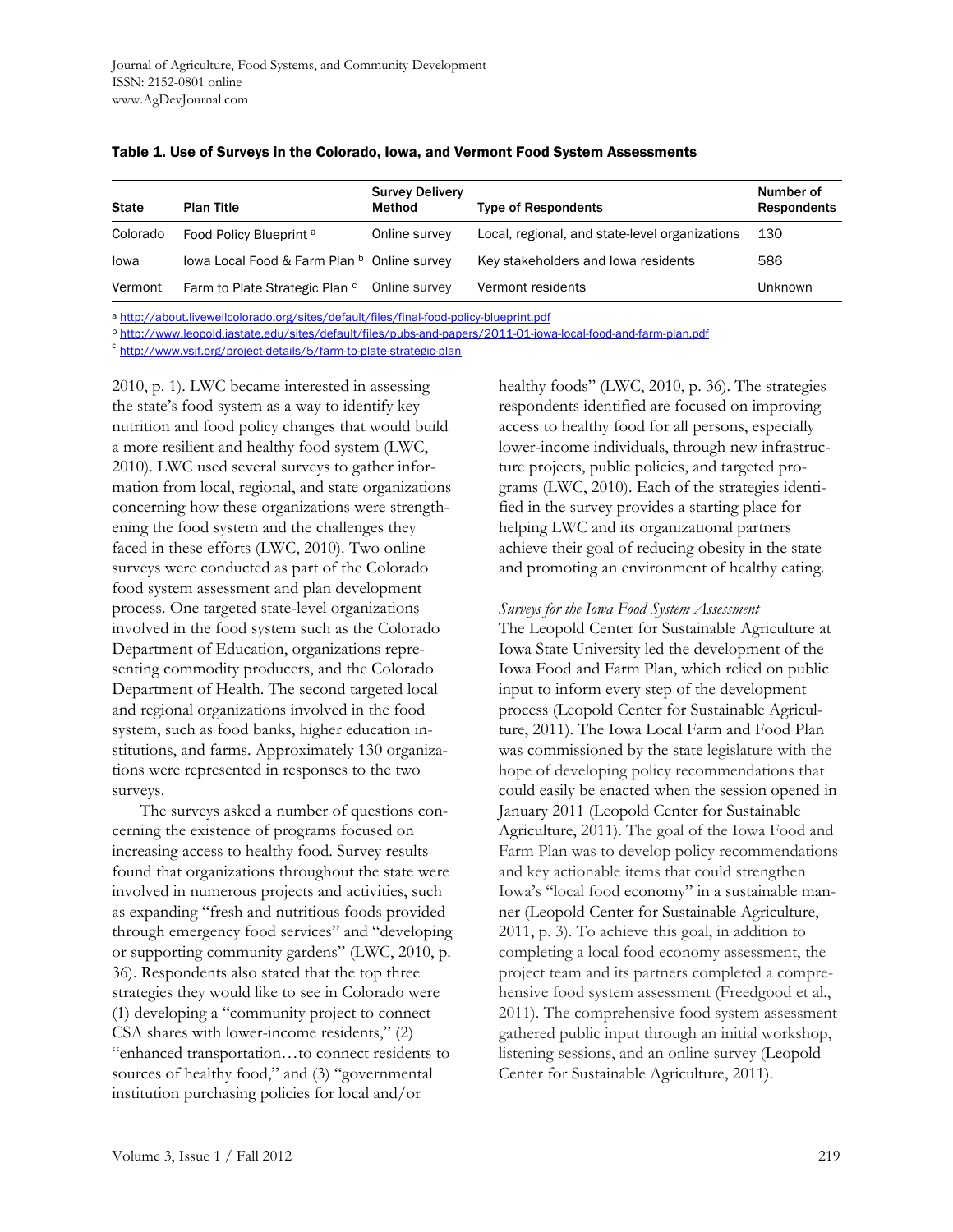The Iowa surveys asked respondents to identify obstacles to achieving strong local and regional food systems, and then to provide possible strategies to overcome these obstacles. The first survey was sent to 1,608 food system stakeholders. A purposive sample of stakeholders was selected to participate in the survey, representing a range of interests such as farmers, producer associations, distributors, and elected officials. The first survey received 256 responses. A second survey was sent to the general public. Approximately 1,000 Iowa residents who were on the Leopold Center for Sustainable Agriculture mailing list were sent the survey. From this survey, another 330 usable responses were collected (Leopold Center for Sustainable Agriculture, 2011).

 The majority of survey respondents (57 percent) were between the ages of 45 and 64 years old. The largest group of respondents (39 percent) identified themselves as farmers, ranchers, and farm-related business owners and employees. Survey results found that Iowa respondents had a high level of knowledge concerning consumer issues, crop production, and marketing. Survey respondents had little knowledge about aggregation and distribution, and processing. Survey respondents were asked to identify the top obstacles facing the sector in which they had expertise. The top obstacles identified by the largest percentage of respondents were (1) processing barriers for small producers (76 percent), (2) lack of awareness of local food systems by local governments (67 percent), and (3) one-size-fits-all standards difficult for small producers and processors to achieve (66 percent) (Leopold Center for Sustainable Agriculture, 2011, p. 42). The top obstacles identified by survey respondents can be viewed as priority areas for strengthening Iowa's local food economy in a sustainable manner.

*Surveys for the Vermont Food System Assessment*  The Vermont food system assessment and plan was commissioned by the Vermont legislature and the governor as part of the 2009 Farm-to-Plate Initiative (Vermont Sustainable Jobs Fund, 2012). The assessment was led by the Vermont Sustainable Jobs Fund, a government program focusing on strengthening businesses involved in the green

economy (Vermont Sustainable Jobs Fund, 2012). The report *Farm to Plate Strategic Plan: A 10-year Strategic Plan for Vermont's Food System* (2011) was developed as one way to inform the Vermont legislature on key policy initiatives that could be implemented to strengthen economic growth in agricultural industries and improve health across the state (Vermont Sustainable Jobs Fund, 2012).

 Public input was obtained through interviews, focus groups, food summits, working sessions, and meetings, as well as online surveys. Overall, "strengths, weaknesses, opportunities, threats, gaps, barriers, and needs affecting Vermont's food system" were identified (Vermont Sustainable Jobs Fund, 2011, p. 36). The Vermont food system assessment project directors and authors of the Vermont Farm to Plate Strategic Plan did not delineate the findings by each data collection method employed. This makes it difficult to determine the exact findings of the surveys. The plan lists a series of objectives and strategies focused on elements of the food system, including (1) consumer demand, (2) farm inputs, (3) production, (4) processing, (5) wholesale distribution, (6) retail distribution, and (7) nutrient management (Vermont Sustainable Jobs Fund, 2011). In total, 51 objectives and 59 strategies were developed to "overcome obstacles, realize opportunities, and strengthen Vermont's food system" (Vermont Sustainable Jobs Fund, 2011, p. 36). For the full list of objectives and strategies, refer to the Vermont Farm to Plate Strategic Plan.

#### *Differences Among the Colorado, Iowa, and Vermont Food System Assessment Surveys*

While the Colorado, Iowa, and Vermont food system assessments all incorporated online surveys, the goals and sampling strategies for each were different. The goal of the Colorado survey was to determine the "effectiveness of various interventions to promote access to healthy food, what appears to be immediate and winnable policy opportunities, and what they [stakeholders] would like to see advanced in Colorado" (LWC, 2010, p. 3). The primary goal of the Iowa survey was to identify obstacles that prevent Iowa from having a strong local and regional food business sector, and identify strategies needed to address these obstacles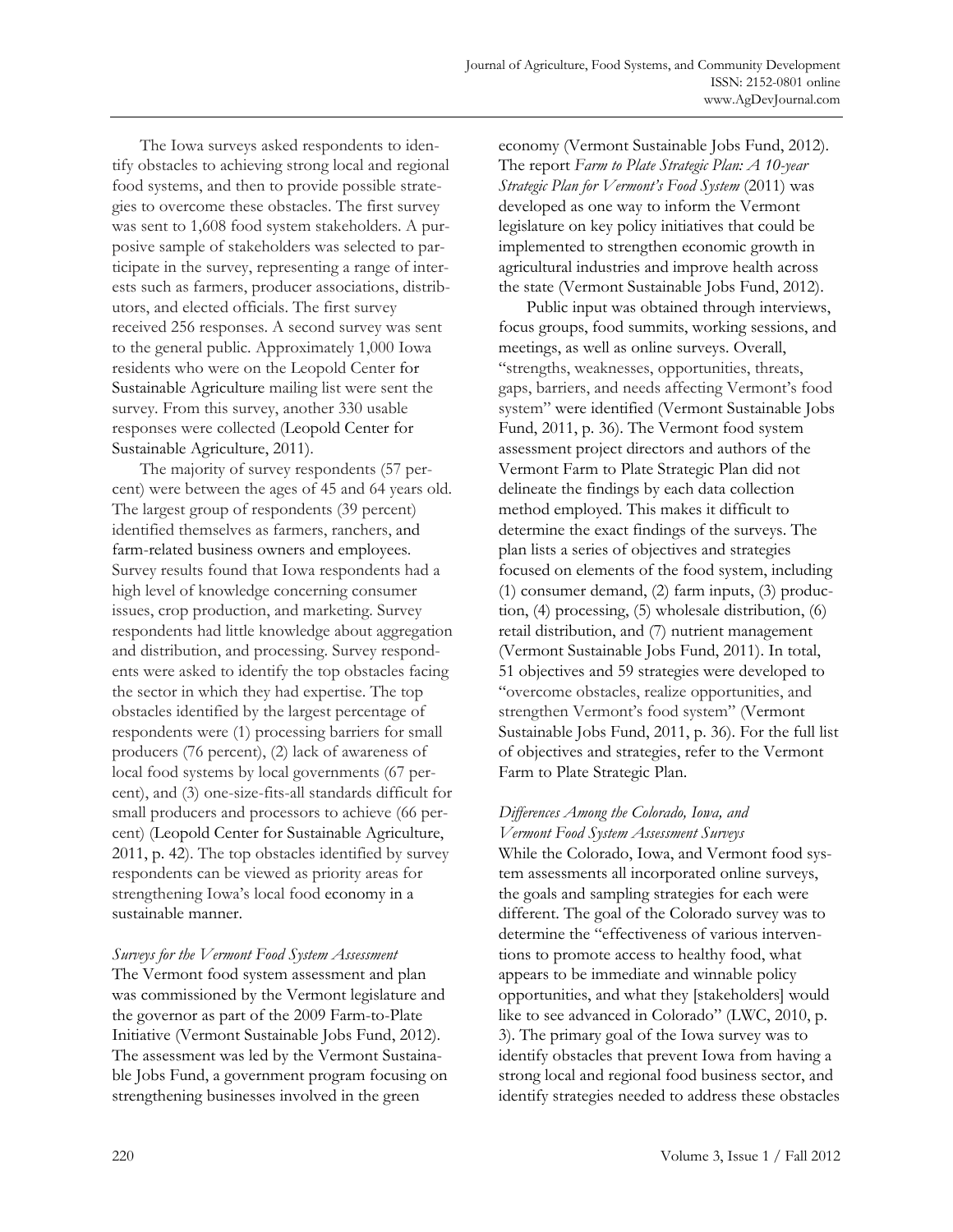(Leopold Center for Sustainable Agriculture, 2011). Similarly, the primary goal of the Vermont survey was to identify goals, objectives, and strategies for increasing food system development across the state (Vermont Sustainable Jobs Fund, 2011). In terms of the sampling procedure, Colorado used a purposive sample of individuals from specific local, regional, and state organizations (LWC, 2010). Iowa employed a two-stage sampling strategy, which included a purposive sample of individuals in various agrifood occupations and organizations, and a convenient sample of individuals on the Leopold Center e-newsletter mailing list (Leopold Center for Sustainable Agriculture, 2011). Authors of the Vermont study did not identify the sampling strategy they employed (Vermont Sustainable Jobs Fund, 2011).

### **The Virginia Food System Assessment: A Focus on the Survey**

The overall goal of the Virginia project was to create a farm to table plan that prioritized strategies for strengthening Virginia's local and regional food systems. To complete this goal, five objectives were identified. One of these objectives was to gather input from Virginia's farmers, food entrepreneurs, and agrifood service providers as a way to identify important issues affecting local and regional food systems. The project team developed a survey instrument to collect input from a wide range of agrifood system stakeholders throughout Virginia. Surveys can be a useful method to gather input from a large number of individuals and easily aggregate and compile the resulting data (Creswell, 2008). The survey development and implementation process began in January 2011 and continued through March 2011.

 The development phase began with a review of literature investigating the use of surveys in comprehensive food system assessments and statewide food system plans. The Virginia Farm to Table team reviewed the Colorado, Iowa, and Vermont surveys to guide the development and implementation of an online survey. A first draft of the survey instrument that was based on the Iowa survey was developed in late January 2011. To ensure the content validity of the survey, the survey was reviewed by a panel of experts consisting of 14

faculty members in Virginia Tech's College of Agriculture and Life Sciences and 24 members of the Virginia Food System Council (Virginia Farm to Table Team, 2011). The expert panel provided comments and suggestions for improvements. Additional rounds of survey drafts were created and reviewed until a final draft was completed in February 2011.

 The Virginia Tech Institutional Review Board reviewed the survey and gave approval for administration of the questionnaire (#11-103). To test the reliability of the survey, a pilot survey was administered to 17 diverse food system stakeholders attending the Shenandoah Valley Farm to Table Summit in Weyers Cave, Virginia (Virginia Farm to Table Team, 2011). After minor improvements were made following the pilot, along with additional comments and suggestions from the expert panel, the survey instrument was finalized.

 The nine-page survey consisted of three major sections: (1) introduction, (2) priority rankings, and (3) demographic questions, with a total of 21 questions. In section one, three introductory questions asked respondents to confirm their residency, zip code, and email address to ensure that each respondent was unique and a resident of Virginia. In section two, the survey instrument assessed what Virginia respondents considered to be priorities for strengthening and developing local and regional food systems. Respondents were asked to rate 34 items using a four-point Likert scale (ranging from 1 as not important to 4 as very important) in four major food system categories: business production and management; market development; food system planning, management, and policy; and food security, food safety, diet, and health. A fifth column with a "not applicable" option was included for each item to allow respondents to indicate that the particular item was not a priority. Additionally, an open-ended question was added to the end of each category to allow respondents to identify additional priority items for strengthening Virginia's food systems. In section three, respondents were asked to complete a set of demographic questions.

 Survey distribution occurred via email through the project directors. A two-stage sampling strategy was used. The first stage involved a purposive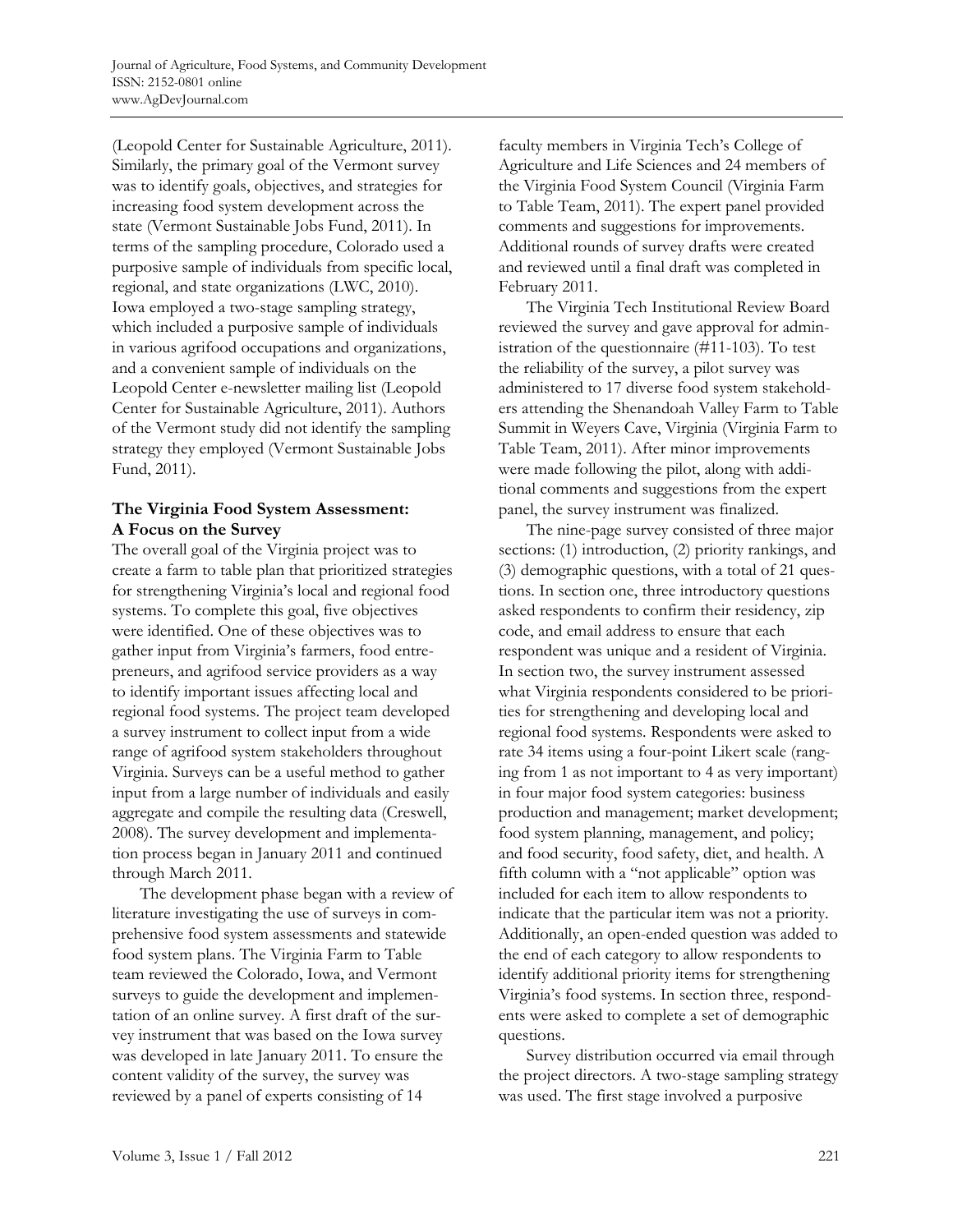sample of individuals affiliated with diverse agrifood groups and organizations, and the second stage involved a convenient sample of individuals familiar with Virginia Cooperative Extension and the general public. This sampling strategy was chosen rather than a full random sample of Virginia households because of limited time and resources available. In order to mediate the limitations of using this sampling strategy, the project team used other methods to gather input from a broader range of Virginia residents for the Virginia Farm to Table Plan. A web address to the online survey was embedded in an invitation letter that was sent to all project partners. Project partners were asked to share the invitation with colleagues, local and regional food system networks, and other agrifood system stakeholders. Diverse food system stakeholder groups from agriculture, food and nutrition, public health, community development, natural resources, and policy were invited to complete the survey. Major universities and organizations that helped facilitate the distribution of the survey instrument included Virginia Tech, Virginia State University, the University of Virginia, the Virginia Food System Council, Virginia Cooperative Extension, Virginia Farm Bureau, Virginia Department of Agriculture and Consumer Services, Virginia Natural Resources Leadership Institute, Virginia

Municipal League, Virginia Association of Counties, Virginia Association for Biological Farming, the Center for Rural Virginia, and the Virginia Department of Mines Minerals, and Energy. Additionally, the survey was made available at the listening sessions, forums, and farm-to-table summits that were held across the Commonwealth. Furthermore, the survey was also made available through social media. Survey distribution took place over three weeks with an initial survey invitation in week one, and two follow-up reminders at the beginning of weeks two and three. Survey design and distribution followed guidelines provided by Dillman, Smyth, and Christian (2009).

### **Results**

Data for this study were analyzed using the SPSS statistical package. To test the survey instrument for reliability, a Cronbach's Alpha statistic was computed from the pilot responses. On a Cronbach's Alpha scale ranging from zero to one, with zero indicating low reliability among the items within a survey and one indicating high reliability among the items within the survey, the computed Cronbach's Alpha was 0.93, indicating the survey items were extremely reliable. A total of 1,374 individuals accessed the online survey instrument during the time it was available. Of these respondents,



Figure 1. Map of Zip Codes with at Least One Respondent to the Virginia Food System Survey (N=1,134)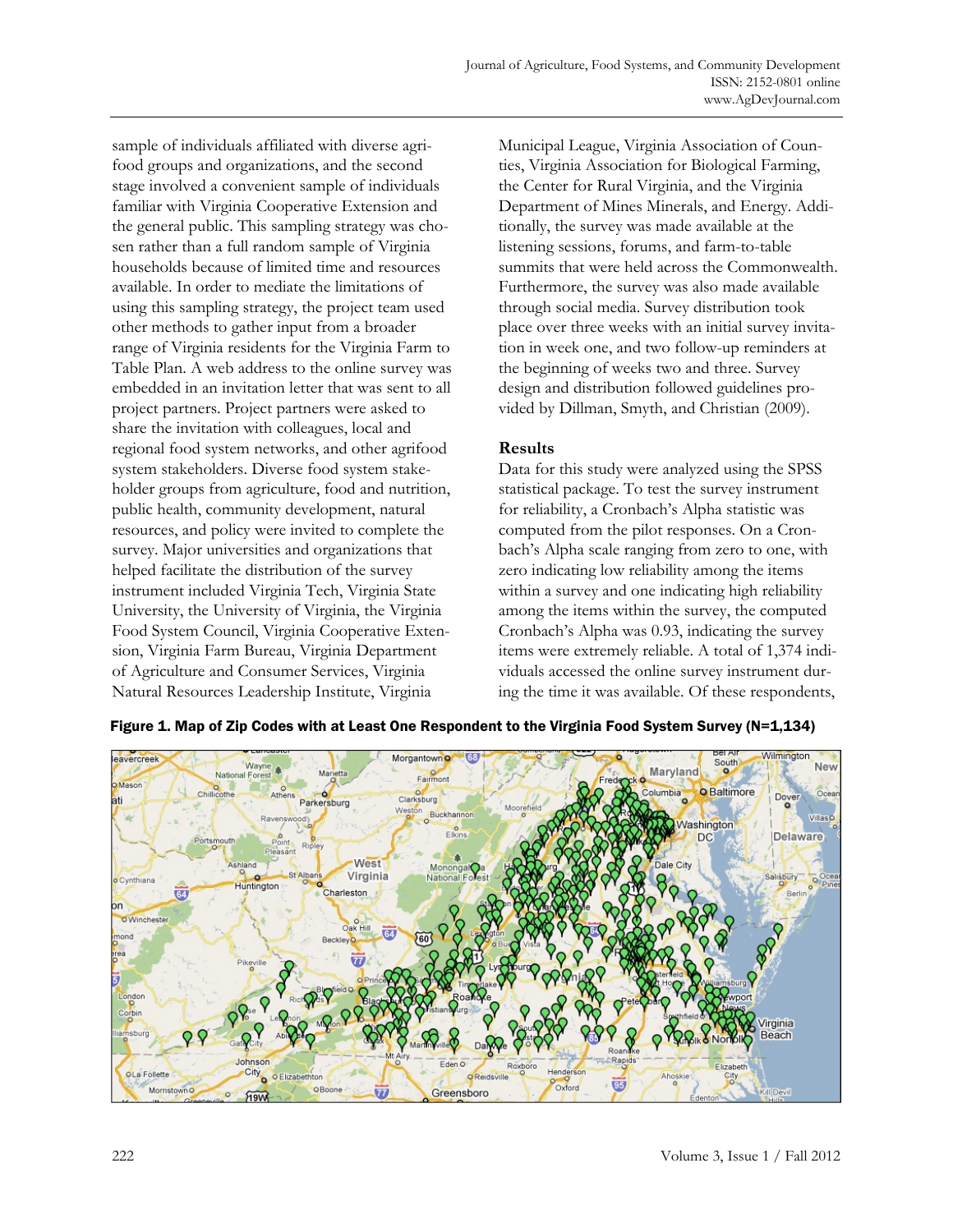98 percent (n=1,347) were Virginia residents. The responses of individuals who indicated they were Virginia residents and supplied an email address (N=1,134) were used in the data analysis. Figure 1 shows the reported location of each respondent. A pin indicates each zip code that had at least one individual respond to the survey. In total, respondents were located in 418 unique zip codes across Virginia. It is important to note that while 1,347 respondents were included in the analysis of the study, not all of the respondents completed the survey.

 Survey respondents tended to be female (approximately 60 percent, n=465) and predominantly self-identified as Caucasian or white (92.4 percent, n=685). While the respondents tended to be female, within Virginia's population, gender is almost evenly split between men and woman. Additionally, it is important to note that while the survey respondents tended to be white, Virginia's

population is much more diverse. Virginia's population is made up of approximately 68.6 percent white residents, 19.4 percent African American residents, 0.4 percent American Indian and Alaska native residents, 5.5 percent Asian residents, and 7.9 percent Hispanic or Latino residents (United States Census Bureau, 2010). The survey respondents are not representative of the more than 30 percent of residents of color living in Virginia. The majority of the respondents (63 percent) were older than 45 years of age  $(n=490)$ . It is also important to note that the average age of Virginia residents tends to be younger than the average age of the survey respondents. Table 2 describes the demographics of Virginia residents compared to the survey respondents by the gender, age, and race and ethnicity (United States Census Bureau, 2010).

 Respondents were asked their primary function within Virginia's food system. These functions broke down into three primary areas: (1)

| Gender                              | Virginia<br>Demographics | Percentage of<br><b>Respondents</b> | <b>Number of Respondents</b><br>$(n=774)$ |
|-------------------------------------|--------------------------|-------------------------------------|-------------------------------------------|
| Female                              | 50.9%                    | 60.1%                               | 465                                       |
| Male                                | 49.1%                    | 39.9%                               | 309                                       |
| Age                                 | Virginia<br>Demographics | Percentage of<br><b>Respondents</b> | <b>Number of Respondents</b><br>$(n=778)$ |
| 18 to 24 years old                  | 7.2%                     | 4.1%                                | 32                                        |
| 25 to 34 years old                  | 20.9%                    | 14.4%                               | 112                                       |
| 35 to 44 years old                  | 13.8%                    | 18.5%                               | 144                                       |
| 45 to 54 years old                  | 15.1%                    | 28.4%                               | 221                                       |
| 55 and older                        | 24.3%                    | 34.6%                               | 269                                       |
| <b>Race and Ethnicity</b>           | Virginia<br>Demographics | Percentage of<br><b>Respondents</b> | <b>Number of Respondents</b><br>$(n=741)$ |
| White                               | 68.6%                    | 92.4%                               | 685                                       |
| African American or Black           | 19.4%                    | 3.1%                                | 23                                        |
| American Indian or Alaska Native    | 0.4%                     | 1.9%                                | 14                                        |
| Hispanic/Latino                     | 7.9%                     | 1.2%                                | 9                                         |
| Asian                               | 5.5%                     | 0.7%                                | 5                                         |
| Native Hawaiian or Pacific Islander | 0.1%                     | 0.4%                                | 3                                         |
| Non-Hispanic/Latino                 |                          | 0.3%                                | 2                                         |

#### Table 2. Virginia Demographics Compared to Survey Respondents

a The Virginia demographic information comes from 2010 United States Census (United States Census Bureau, 2010).

 $b$  The statistics reported in this category within the Virginia demographics section represent individuals between 20 and 24 years of age. This is how the United States Census Bureau reports ages for these individuals.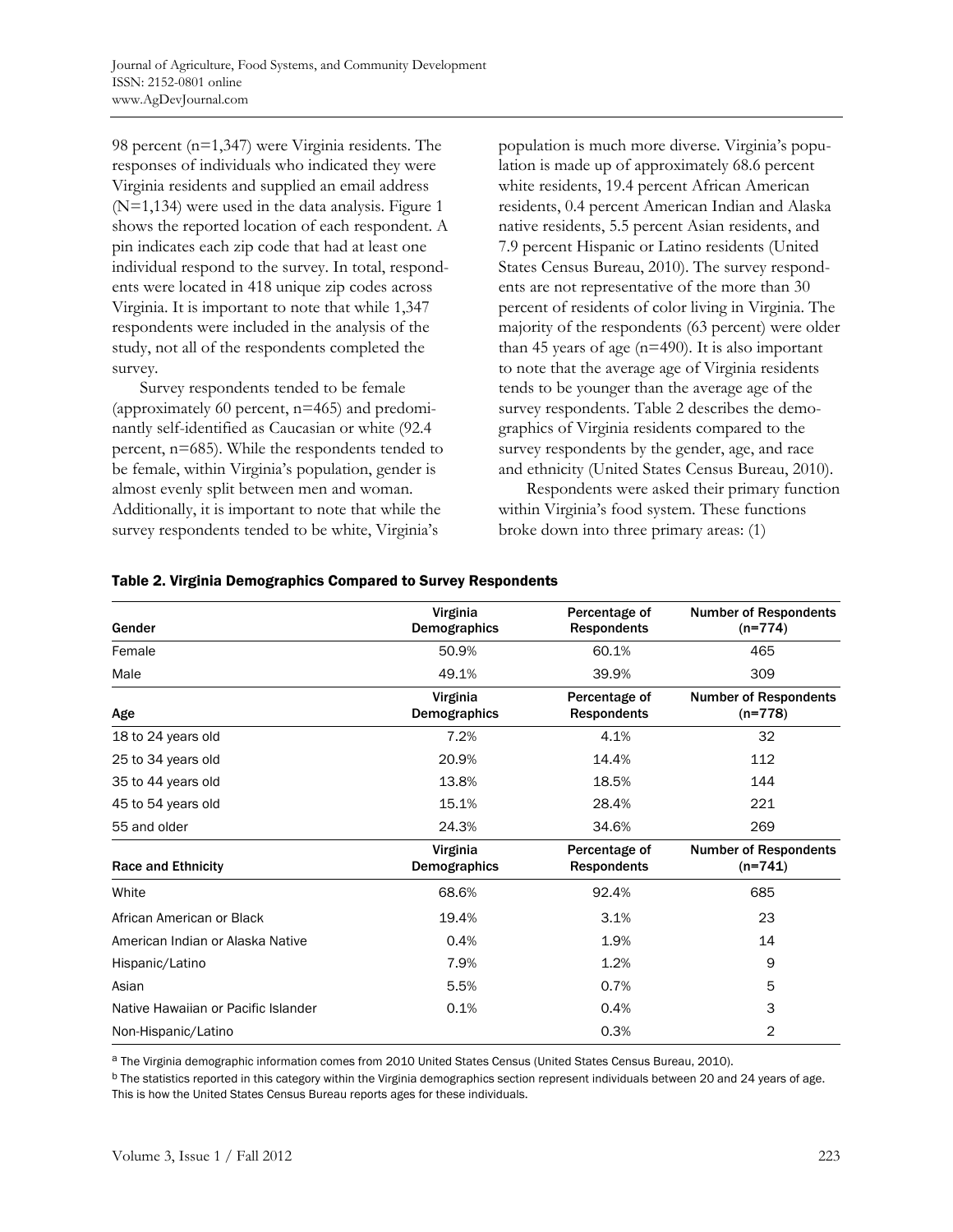preharvest, including farmers and producers, (2) postharvest, including processors, distributors, and wholesalers; and (3) service and consumption, including members of food service, advocates, and educators. The majority of the respondents (64 percent) stated their primary function was within the service and consumption sector (n=730). Approximately 33 percent of respondents identified themselves as part of the preharvest sector (n=372). Three percent of the respondents stated their role was in the postharvest sector of the food system (n=32). When asked about their occupation within the food system, approximately one-half of the respondents (44 percent) identified themselves as farmers, producers, growers, or marketgardeners. Approximately 23 percent of respondents identified themselves as working in higher education, 8 percent of the respondents identified themselves as working in prekindergarten through secondary (preK–12) educational institutions, and approximately 8 percent of the respondents identified themselves as working in local government. Table 3 describes the respondents' primary function and occupation within the food system.

 The scores given by respondents were analyzed to determine which items received the highest mean score or were ranked as the highest level of importance. Table 7 in the appendix offers a full list of the 34 items ranked in order as determined by survey respondents, as well as the category in

which the item appeared, mean score for the item, and coefficient of variation (CV). Coefficient of variation is the simplest way to compare standard deviations on measures that have different means (Howell, 2010). Respondents rated increasing the "understanding by government officials of the economic, environmental, and social issues surrounding local food systems" as the most important priority among all items (mean=3.63, CV=17.6 percent). They rated the "development of food outlets with local and regional foods" as the second highest priority (mean=3.61, CV=18.0 percent), and determining the "economic impacts of local and regional food systems on localities" as the third highest priority (mean=3.53, CV=18.2 percent). These three items represent a starting place for Virginia's agrifood organizations to strengthen the state's local and regional food systems through new education, policy, and research efforts. Within the top 10 most important items, eight of the items came from the food system planning, management and policy (FSP) and market development (MD) categories. Only two of the top 10 items came from the business and production management (BPM) and food security, food safety, diet, and health (FS) categories.

 The overall priority rankings for each of the four categories were then calculated. This was done to determine which categories the survey respondents rated as the most important. The category

| <b>Primary Function of Respondents within Food System</b>                                                                                                      | Percentage | Number $(N=1, 134)$ |
|----------------------------------------------------------------------------------------------------------------------------------------------------------------|------------|---------------------|
| Service and consumption: Retail, institutional, lender, supplier, food service,<br>advocate, technical assistance provider, educator, extension representative | 64.4%      | 730                 |
| Preharvest: farmer, producer, grower, market-gardener                                                                                                          | 32.8%      | 372                 |
| Postharvest: processor, aggregator, distributor, wholesaler                                                                                                    | 2.8%       | 32                  |
| Occupation of Respondents within the Food System                                                                                                               | Percentage | Number ( $n=623$ )  |
| Farmer producer, grower, market-gardener                                                                                                                       | 43.8%      | 273                 |
| Higher education (college, university, cooperative extension)                                                                                                  | 23.4%      | 146                 |
| Education (preK-12)                                                                                                                                            | 8.4%       | 52                  |
| Local government                                                                                                                                               | 7.7%       | 48                  |
| Food service                                                                                                                                                   | 6.6%       | 41                  |
| State government                                                                                                                                               | 5.9%       | 37                  |
| Food processing, packaging, distribution, shipping                                                                                                             | 4.2%       | 26                  |

Table 3. Respondents' Primary Function and Occupation within the Virginia Food System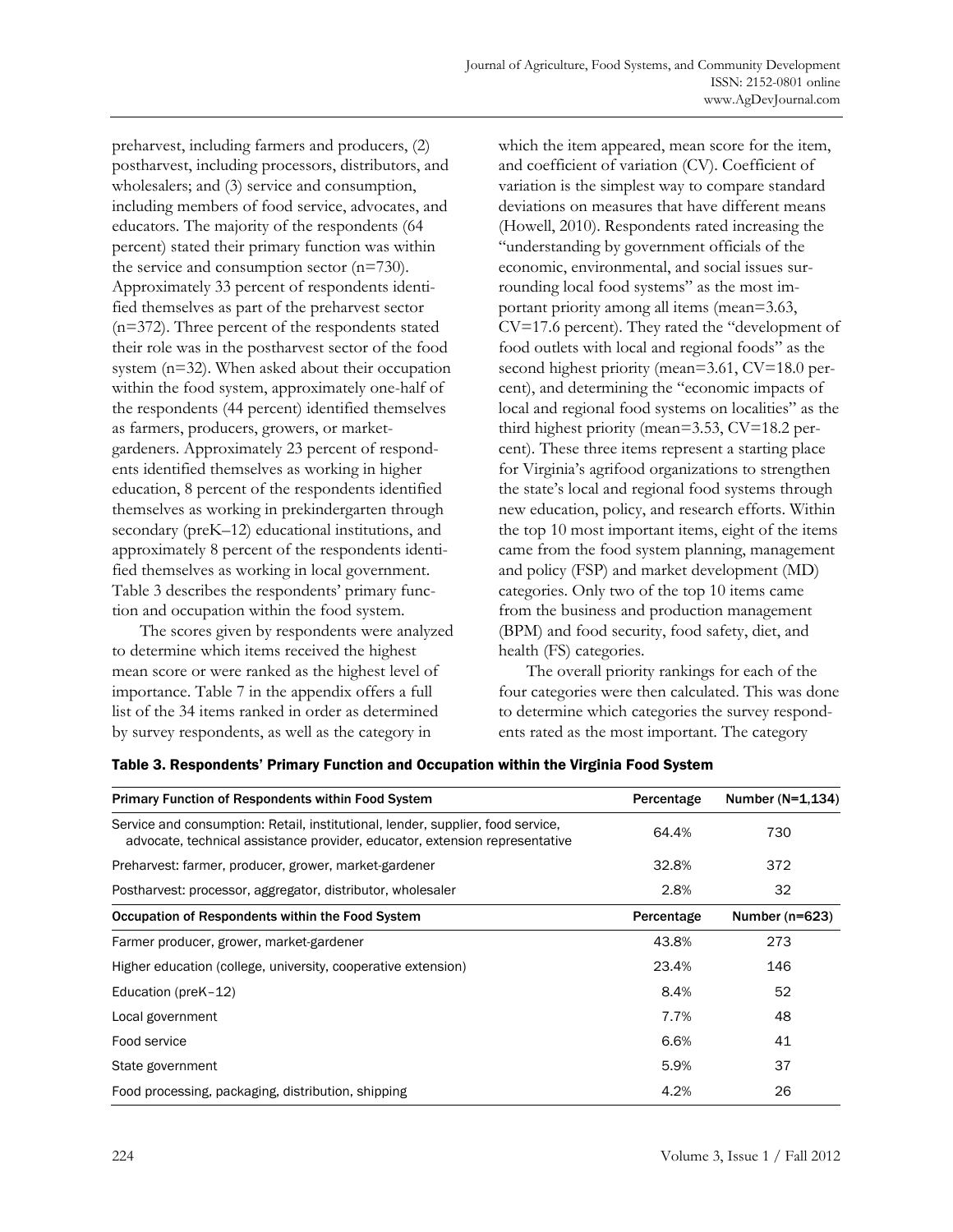Table 4. Priority Ranking of Survey Categories by Mean Score (Most important to less important)

| Rank |                                                         | Mean | СV    |
|------|---------------------------------------------------------|------|-------|
|      | Food System Planning, Manage-<br>ment, and Policy (FSP) | 3.31 | 19.0% |
| 2    | Market Development (MD)                                 | 3.25 | 18.3% |
| 3    | Food Security, Food Safety, Diet,<br>& Health (FS)      | 3.17 | 21.7% |
|      | <b>Business and Production</b><br>Management (BPM)      | 311  | 22.5% |

with the highest rated items (i.e., most important priorities) was FSP, followed by MD and then FS. The category with the lowest rated items was business and production management (BPM). Table 4 lists each of these categories, as well as their corresponding cumulative mean score and CV. A oneway ANOVA was conducted to determine if the mean scores for each category are statistically different and found that there was no statistically significant difference between the group means.

 Analyses were conducted to compare the mean scores of respondents with different occupations. Table 5 describes how respondents with different occupations prioritized each of the four categories within the survey instrument. Respondents who identified themselves as a (1) farmer producer, grower, market-gardener, (2) food processor, packer, distributor, shipper, (3) food service representative, (4) state government official, or (5) local government official rated items in the FSP category

#### Table 6. Priority Ranking of Survey Categories by Respondents' Age

|                      | BPM a MD b FSP c FS d        |  |
|----------------------|------------------------------|--|
| $18-24$ years of age | $3.15$ $3.19$ $3.50*$ $3.31$ |  |
| 25-34 years of age   | $2.93$ $3.19*$ $3.07$ $3.16$ |  |
| 35-44 years of age   | $2.94$ $3.23*$ $3.22$ $3.04$ |  |
| 45-54 years of age   | $3.00$ $3.16$ $3.22*$ $3.13$ |  |
| 55+ years of age     | $3.03$ $3.25$ $3.31*$ $3.15$ |  |

a Business and production management; **b** Market development;

c Food system planning, management, and policy; d Food

security, food safety, diet and health. \* Highest rated category for each respondent group.

as the highest or most important priorities. Respondents who identified themselves as working in education (preK–12) rated items in the category of MD as the highest or most important priorities. Respondents working in higher education (college, university, cooperative extension) rated items in FS as the highest or most important priorities.

 Analyses were also conducted comparing the mean scores of respondents by age. Table 6 describes how respondents in different age categories prioritized each of the four categories within the survey instrument. Respondents 18 to 24 years of age rated items in the FSP category as the highest or most important. Respondents between 25 to 44 years of age rated items in the MD category as the highest or most important. Respondents 45

|  | <b>Table 5. Priority Ranking of Survey Categories by Respondents' Occupation</b> |  |  |  |
|--|----------------------------------------------------------------------------------|--|--|--|
|--|----------------------------------------------------------------------------------|--|--|--|

|                                                               | <b>BPM</b> <sup>a</sup> | MD <sup>b</sup> | FSP c   | FS <sup>d</sup> |
|---------------------------------------------------------------|-------------------------|-----------------|---------|-----------------|
| Farmer producer, grower, market-gardener                      | 3.07                    | 3.21            | $3.28*$ | 3.12            |
| Food processing, packaging, distribution, shipping            | 2.91                    | 3.32            | $3.36*$ | 3.19            |
| Food service                                                  | 2.82                    | 3.16            | $3.24*$ | 3.18            |
| State government                                              | 3.37                    | 3.34            | $3.42*$ | 3.12            |
| Local government                                              | 3.09                    | 3.31            | $3.42*$ | 3.22            |
| Education (preK-12)                                           | 3.14                    | $3.34*$         | 3.22    | 3.33            |
| Higher education (college, university, cooperative extension) | 2.95                    | 3.23            | 3.19    | 3.29            |

a Business and production management; <sup>b</sup> Market development; <sup>c</sup> Food system planning, management, and policy; <sup>d</sup> Food security, food safety, diet and health.

\* Highest rated category for each respondent group.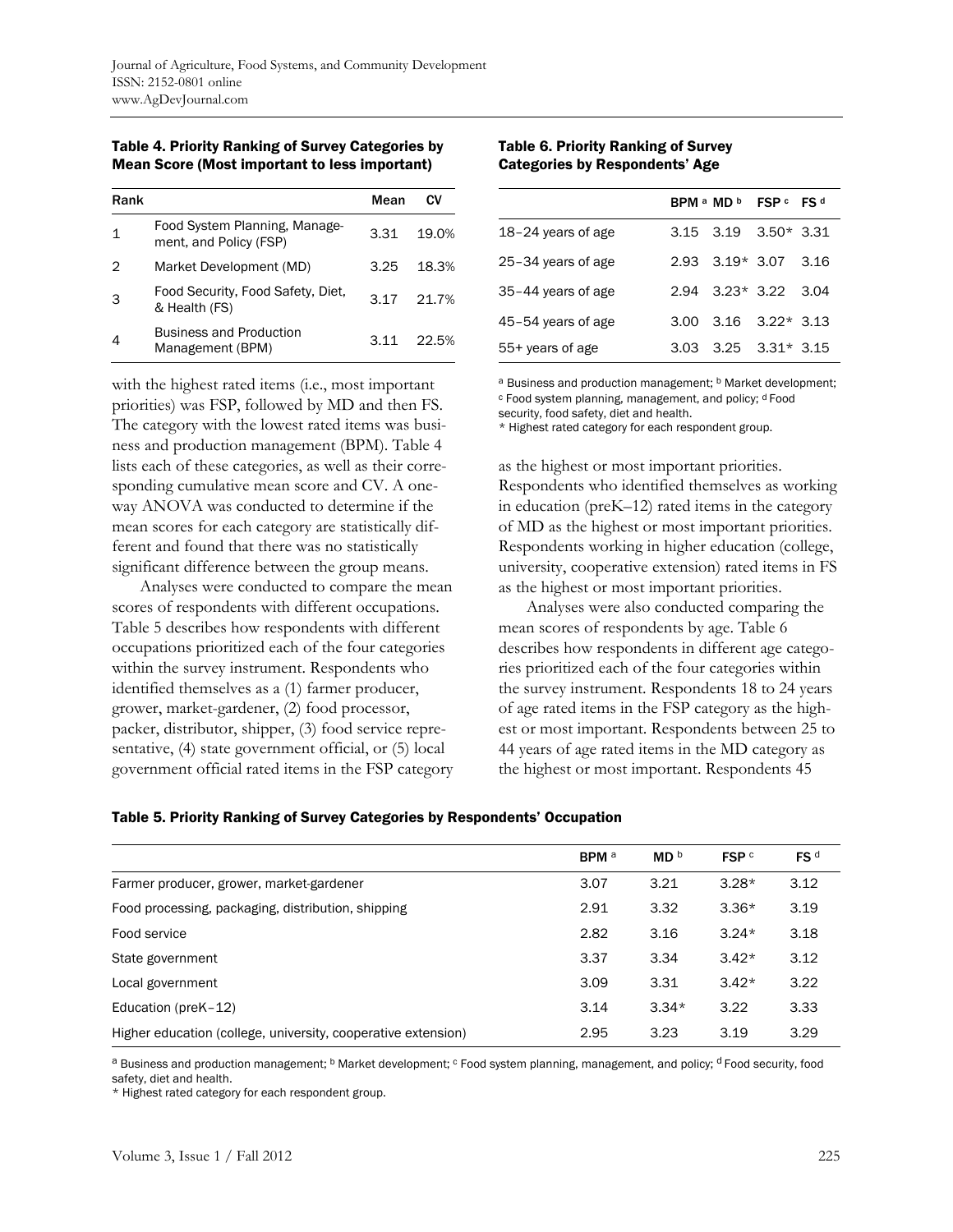and older also rated items in the FSP category as the most important.

#### **Discussion**

Overall, respondents rated (1) food system planning, management, and policy (FSP), and (2) market development (MD) as the most important priority areas for strengthening Virginia's food systems. Respondents rated increasing the "understanding by government officials of the economic, environmental, and social issues surrounding local food systems" as the most important priority among all of the items listed. These results indicate that respondents view the most pressing food system issues to be related to off-farm needs. This is significant from our perspective because it identifies the need to collaborate and connect with a wider variety of individuals who may not be directly related to agricultural and food production but who can play a vital role in strengthening Virginia's local and regional food systems. The Virginia survey results also reveal that respondents would like local and state policymakers to fully understand the impacts of local and regional food systems and begin to strengthen Virginia agriculture through innovative policies that promote strong farm to table connections.<sup>2</sup>

 The goal, sampling strategy, and results of the Virginia survey can be compared to the Colorado, Iowa, and Vermont surveys. The goal of the Virginia survey was similar to the Iowa and Vermont surveys, which involved identifying priority issues and strategies for strengthening local and regional food systems. In contrast, the goal of the Colorado survey was to identify action items to promote access to healthy food. Virginia employed a similar sampling strategy as Iowa, using first a purposive sample of targeted groups and organizations, followed by a convenient sample of the general public. The Virginia survey found the most important priority to be increasing the "understanding by government officials of the economic, environmental, and social issues surrounding local food systems." This result is similar to one of the priorities identified in the Iowa survey, which was a lack of awareness of local food systems by local governments. In contrast, other results of the Iowa survey were different than those found in Virginia. These differences may be due to a number of reasons, including the unique characteristics of each state's agrifood system.

 In recent decades, land-grant universities have been criticized for being slow to respond to recent restructuring in the food system, and some people have begun to question their ability to fulfill their institutional mission (Colasanti, Wright, & Reau, 2009). However, in the midst of change within higher education, the Cooperative Extension Service, and the agrifood system, new opportunities are blossoming around strengthening local and regional food systems. As was shown through the survey and subsequent development of the Virginia Farm to Table Plan, land-grant universities and Cooperative Extension professionals can be effective in convening, coordinating, and leading efforts to work collaboratively with other organizations and other state agencies on community food system issues (Dunning, Creamer, Lelekacs, O'Sullivan, Thraves, & Wymore, 2012).

 Developing a survey instrument as part of the Virginia Farm to Table Plan development process provided an opportunity for a diverse group of faculty, practitioners, and stakeholders across the food system to address agrifood system issues. The survey development and implementation process was initiated after diverse Virginia groups and organizations hosted a series of educational programs on community food systems, worked with state organizations to compile statistics about Virginia's food system, and worked with food system analyst Ken Meter to complete several local food economy assessments. These steps were critical in providing a strong foundation to complete a Virginia food system assessment and subsequent Virginia Farm to Table Plan. Other land-grant universities, Cooperative Extension Systems, and community-based and nonprofit organizations can use this survey instrument and plan development process as a framework to address agrifood system issues with the aim of strengthening local and regional food systems.

 From our experiences, we found it helpful to create a collaborative team with individuals from

**.** 

<sup>2</sup> For further discussion on these issues, see the Virginia Farm to Table Plan (2012).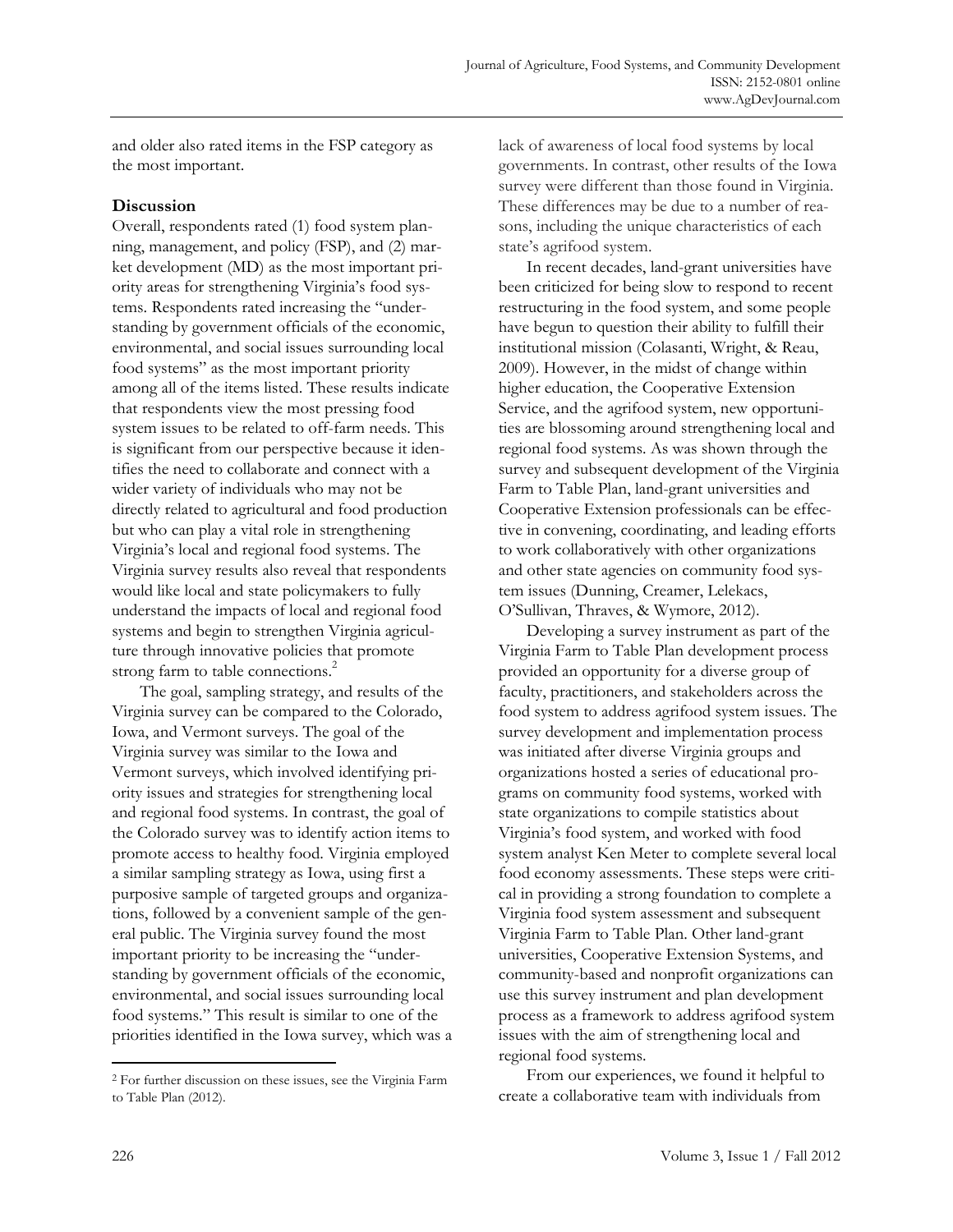multiple backgrounds related to the food system. Individuals from different disciplines represented expertise in health and nutrition, local and state government, agricultural production and distribution, and community economic development. We also found it helpful to include representation from numerous higher education institutions and organizations from across Virginia such as Virginia Tech, Virginia State University, the University of Virginia, Virginia Cooperative Extension, and the Virginia Food System Council. Each university and organization had connections to stakeholders, organizations, and resources throughout the state, and we believe that these connections were one reason the survey instrument received a high number of responses. We also found that Cooperative Extension played an instrumental role in supporting the statewide food system assessment.

#### **Conclusions**

This study provides specific food system priority areas that can be addressed by policymakers, as well as priority areas that can be addressed by research and educational programs through landgrant universities, Cooperative Extension Systems, and community-based organizations. The importance of this study was alluded to in many of the comments provided by respondents in the openended questions within the survey. Many of the comments related to the need for more education and outreach. Comments included "there needs to be educational programs to inform potential growers/producers about the local food movement," "motivation and education are needed to help this movement grow," "need peer-to-peer collaborative learning opportunities," and "just think outside the box." The respondents reinforce the point that opportunities exist for land-grant universities, Cooperative Extension Systems, and community-based organizations to expand educational programming and develop informational campaigns focused on strengthening sustainable local and regional food systems.

 The findings of this study show that people's connection to purchasing locally or regionally produced food is part of a greater movement currently taking place in Virginia and throughout the U.S. Respondents represent a large number of residents

from a diverse set of backgrounds and over 400 zip codes across the Commonwealth. The number of respondents who completed the Virginia food system survey (N=1,134) was considerably higher than the number of respondents that completed similar surveys in other states such as Iowa (N=586) and Colorado (N=130). Although Virginia received a greater number of responses compared to Iowa and Colorado, according to the 2010 U.S. Census the total population of Virginia is considerably higher (8.1 million residents) than both Iowa (3.1 million residents) and Colorado (5.1 million residents). The high number of responses may be due to the collaborative nature of the groups involved in strengthening Virginia's local and regional food systems, as well as the extensive networks established by project directors and partners who were activated to distribute the survey invitation. This high number of responses may also be due to residents and stakeholders identifying with the work or the individuals and organizations involved. Other states may want to explore working with the Cooperative Extension System and land-grant universities to develop initiatives related to community food systems.

 While this food system assessment can be most closely classified as a comprehensive food system assessment following the typology developed by Freedgood, Pierce-Quiñonez, and Meter (2011), we believe that a new category may need to be created that fully reflects the trend of states creating their own food system plan. While statebased food system plans may use methods similar to comprehensive food system assessments, their focus is slightly different. The primary purpose of developing a state food system plan is often to determine a set of actions or strategies that agrifood system stakeholders can pursue for strengthening local and regional food systems, rather than strictly analyzing "the systemic nature of a local, state, or regional food system, including the land requirements, production, processing, distribution, consumption, and disposal of waste" (Freedgood et al., 2011, p. 86). When developing priorities for strengthening a state's local and regional food systems, we suggest that agrifood system stakeholders consider "the interactions of food with social, envi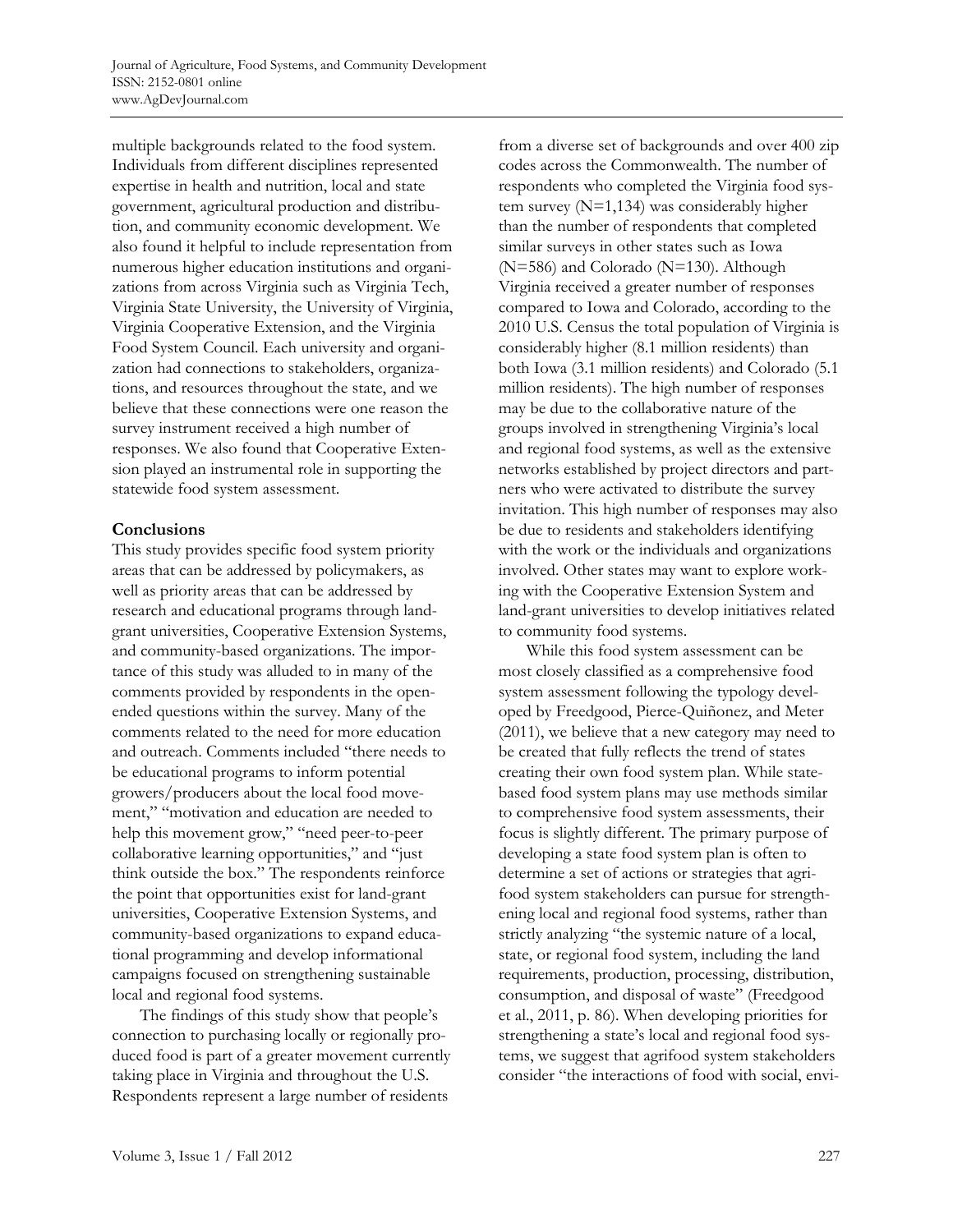ronmental, and economic concerns" (Freedgood et al., p. 86).

 It is important to acknowledge and understand the limitations of this study. First, a limitation comes from the sampling strategy used to collect survey responses. Time and funding restrictions limited the development and implementation of a full random sample of Virginia households. Instead of a random sampling method, the team utilized a two-stage sampling method. This approach, which incorporated purposive and convenient samples, limits the external validity of the results, and we cannot claim that these results represent the entire population of Virginia. Second, this study is limited by the nonrepresentative sample collected from the survey questionnaire. Although considerable care was taken to try and receive a representative sample, this was not achieved. As previously mentioned, Virginia's population can be classified as approximately 69 percent white individuals and 31 percent individuals of color (United States Census Bureau, 2010). Additionally, it can be classified as almost evenly split between male and female (United States Census Bureau, 2010). The majority of the respondents of the survey identified themselves as white individuals (92.4 percent) who were female (60.1 percent). Males and respondents of color are not represented among our respondents at the same percentage as those individuals living in Virginia, and therefore the survey results fail to completely express the concerns and priorities of these populations. Because of this, our findings may accurately provide insight into the beliefs of Caucasian and female individuals in Virginia, but may not represent the diversity of views of all individuals living in Virginia. Third, survey results are limited by the unequal distribution of stakeholder groups that responded to the survey. For example, far more respondents identified themselves as having service and consumption as their primary function within the food system, compared to respondents who identified themselves as either involved with preharvest or postharvest functions. Our results are limited by this unequal distribution, and we acknowledge this may have skewed the results away from prioritizing on-farm agricultural production and processing needs. Fourth, this food system assessment is limited in that it does not

analyze the business assets nor the views of Virginia business leaders. To help combat these limitations while developing the Virginia Farm to Table Plan, several other types of data collection methods were employed, including local and regional focus group and listening sessions, and farm-to-table summits to ensure that the Virginia Farm to Table Plan represented the views of multiple audiences. Even with the use of convenient sampling method and the lack of diversity in respondents, the large sample size represents food system stakeholders from every region of Virginia and provides a substantial baseline to determine the most pressing priority areas to strengthen and further develop Virginia's local and regional food systems.

 Future research could focus on several issues that were not addressed in this study, as well as issues related to the limitations of this study. An indepth assessment of Virginia's local and regional food systems could be completed using a full random sample to ensure that all groups in Virginia have the opportunity to provide input into the priority strategies employed to strengthen Virginia's local and regional food systems and to allow for externally valid results. Additionally, an in-depth assessment could be completed for each of the four categories contained within the survey. Furthermore, an in-depth assessment could be completed that investigates and prioritizes business strategies and initiatives for strengthening Virginia's local and regional food systems. Finally, specific assessments of the diverse organizations and groups involved with Virginia's food system could be completed to better understand priority areas within each stakeholder group and allow for a greater understanding of priorities for strengthening Virginia's local and regional food systems.

### **Acknowledgements**

Funding for this research was provided through the Virginia Tech College of Agriculture and Life Sciences Integrated Internal Competitive Grants Program. The authors of this paper are grateful for the support of the Virginia Farm to Table project partners, the Virginia Food System Council and its affiliate organizations, and the Virginia Cooperative Extension Community Viability Program. The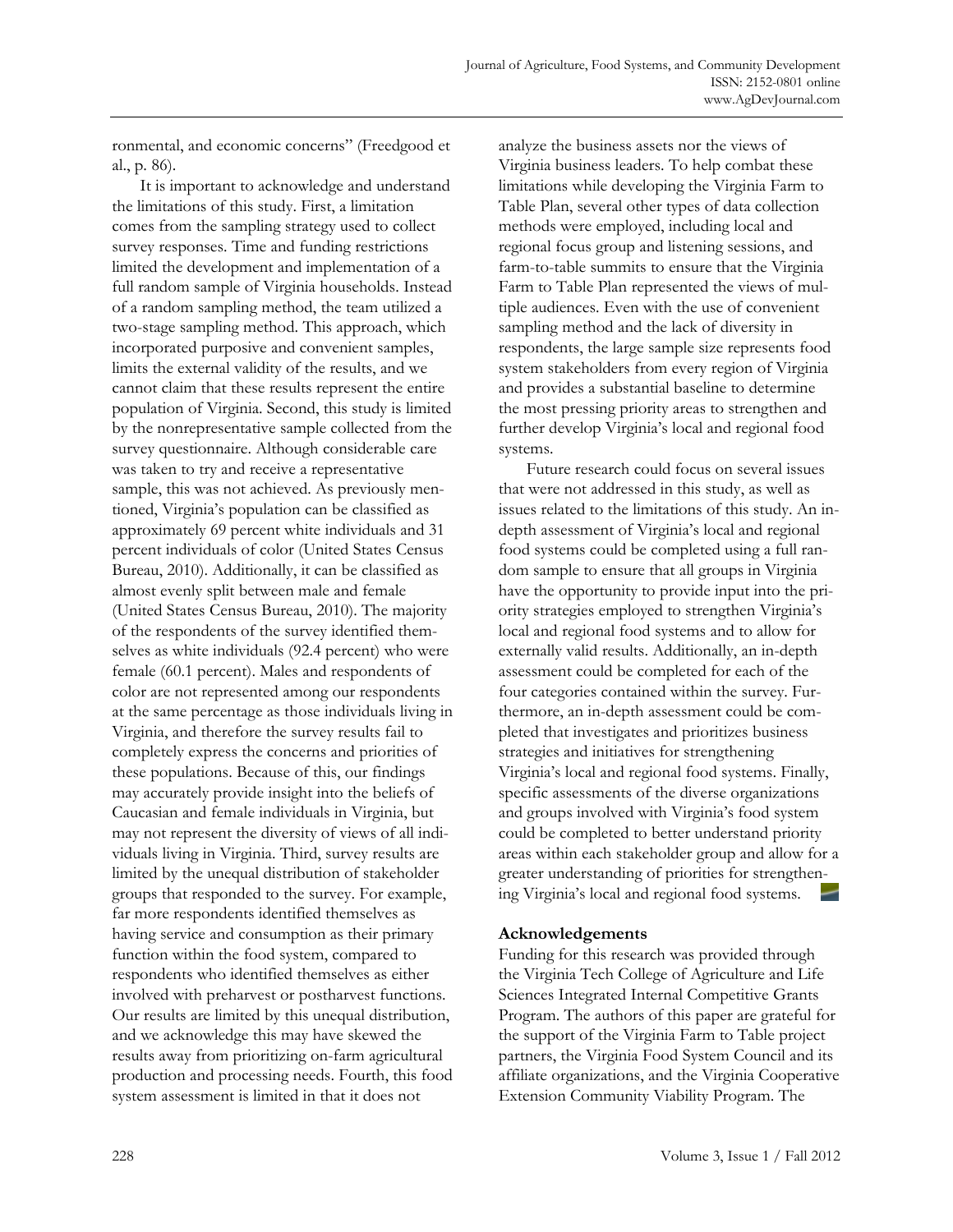authors would like to acknowledge and thank the Virginia Tech College of Agriculture and Life Sciences faculty who supported the development of the Virginia Farm to Table Plan, including Susan Clark, Joe Eifert, Jonah Fogel, Steven Hodges, Francie Kennedy, Kenner Love, Theresa Nartea, Jactone Ogejo, Elena Serrano, Amber Vallotton, and Pete Ziegler. The authors are grateful for the support of Dr. Mido Chang, Virginia Tech Associate Professor in the Educational Research and Evaluation Program. Additionally, the authors are grateful to the reviewers of the *Journal of Agriculture, Food Systems, and Community Development* for their suggestions and comments, which greatly improved the quality of this manuscript.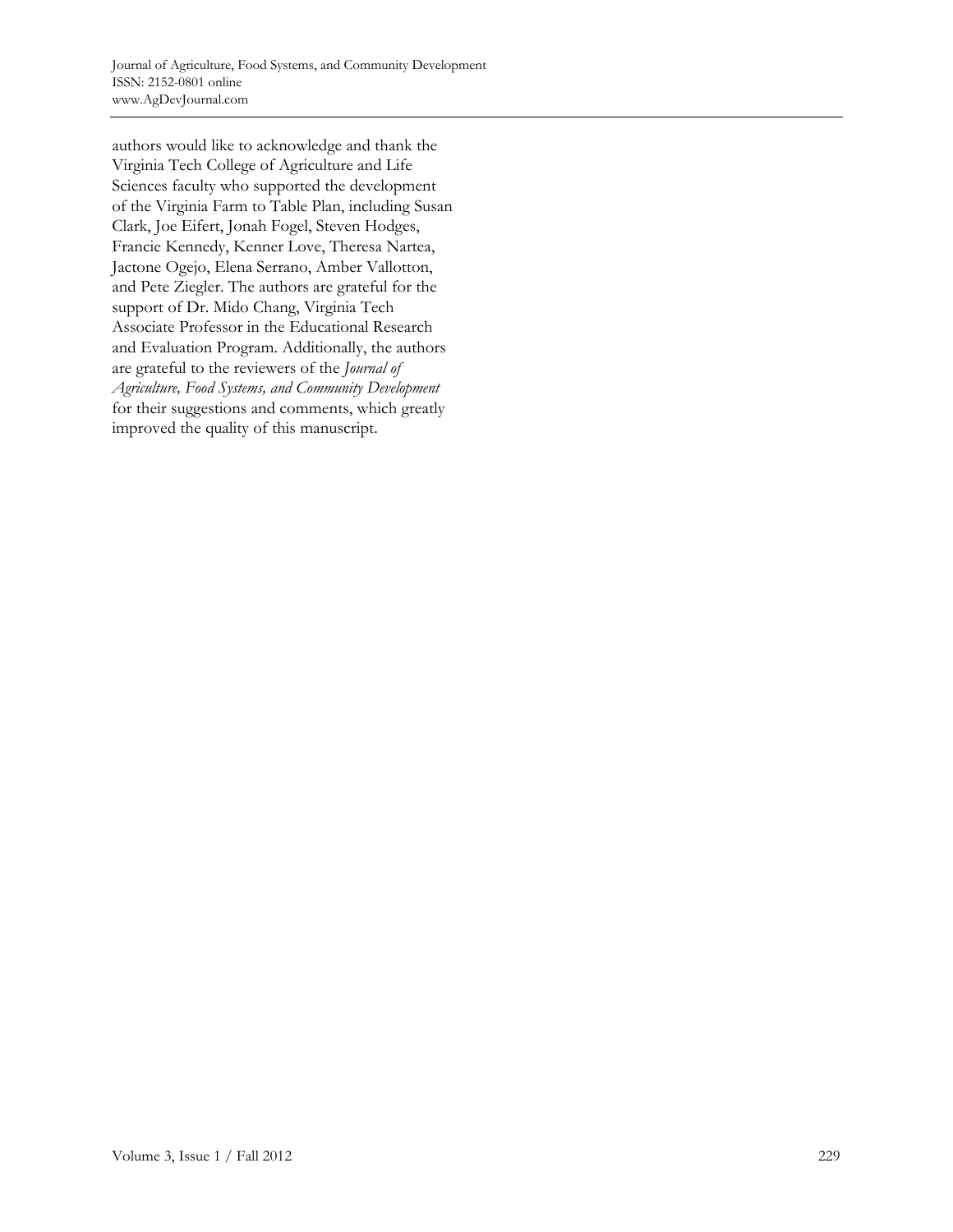# **Appendix**

#### Table 7. Priority Ranking of Survey Items by Mean Score (Most important to less important)

| Rank Item      |                                                                                                                                      | Category <sup>a</sup> | Mean | CV    |
|----------------|--------------------------------------------------------------------------------------------------------------------------------------|-----------------------|------|-------|
| $\mathbf 1$    | Understanding by government officials of the economic, environmental, and<br>social issues surrounding local food system.            | <b>FSP</b>            | 3.63 | 17.6% |
| $\overline{c}$ | Development of food outlets with local and regional foods.                                                                           | MD                    | 3.61 | 18.0% |
| 3              | Economic impacts of local and regional food systems on localities.                                                                   | <b>FSP</b>            | 3.53 | 18.2% |
| 4              | Training, knowledge, and support to market development for local and regional<br>products.                                           | <b>MD</b>             | 3.53 | 18.8% |
| 5              | Land-use planning and zoning considerations for food system needs.                                                                   | <b>FSP</b>            | 3.53 | 19.3% |
| 6              | Consumer focused educational programs on healthy eating and cooking with local<br>and regional foods.                                | <b>FS</b>             | 3.48 | 21.3% |
| 7              | Environmental impacts of local and regional systems on localities.                                                                   | <b>FSP</b>            | 3.47 | 20.4% |
| 8              | Development of markets for local and regional foods to meet the needs of<br>educational institutions and hospitals.                  | <b>MD</b>             | 3.47 | 20.9% |
| 9              | Education on identifying local marketing opportunities.                                                                              | <b>MD</b>             | 3.46 | 20.9% |
| 10             | Training, knowledge, and support to develop comprehensive business plans.                                                            | <b>BPM</b>            | 3.45 | 21.2% |
| 11             | Availability of USDA- and state-approved processing capabilities (flash-freeze,<br>canning, meat processing, and community kitchen). | MD                    | 3.44 | 22.1% |
| 12             | Educational programs in whole-farm planning.                                                                                         | <b>BPM</b>            | 3.42 | 21.7% |
| 13             | Business planning support to maintain public, physical, and capital infrastructure<br>for local food systems.                        | <b>FSP</b>            | 3.41 | 20.9% |
| 14             | Training, knowledge, and support for value-added marketing and product pricing.                                                      | <b>MD</b>             | 3.39 | 21.0% |
| 15             | Local food system planning in the localities' comprehensive plans.                                                                   | <b>FSP</b>            | 3.39 | 22.0% |
| 16             | Cost, supply, and knowledgeable workforce to prepare local, fresh, value-added<br>foods.                                             | MD                    | 3.38 | 21.1% |
| 17             | Consumer focused education on the cost of local and regional foods.                                                                  | <b>FS</b>             | 3.35 | 22.9% |
| 18             | Local or regional food systems impact on the diet and health of consumers.                                                           | FS                    | 3.35 | 23.4% |
| 19             | Cost and availability of insurance for producers direct selling local food products.                                                 | MD                    | 3.34 | 22.1% |
| 20             | Affordable business loans for long-term and short-term financing.                                                                    | <b>BPM</b>            | 3.34 | 24.9% |
| 21             | Knowledge of and step-by-step procedures to meet Good Agricultural Practices<br>(GAP) certification.                                 | <b>BPM</b>            | 3.32 | 23.6% |
| 22             | Educational programs in specialty crop production.                                                                                   | <b>BPM</b>            | 3.31 | 23.9% |
| 23             | Managing or disposing of the non-consumable (waste) products generated during<br>the food production and consumption process.        | <b>FSP</b>            | 3.30 | 23.5% |
| 24             | Year-round local product availability.                                                                                               | <b>MD</b>             | 3.27 | 25.8% |
| 25             | Training, knowledge, and support to obtain loans for local food enterprises.                                                         | <b>BPM</b>            | 3.27 | 25.9% |
| 26             | Food safety practices for local foods (food storage, preparation, preservation)<br>targeted at consumers.                            | <b>FS</b>             | 3.23 | 25.4% |
| 27             | Educational programs in animal/livestock husbandry.                                                                                  | <b>BPM</b>            | 3.22 | 25.3% |
| 28             | Commercial education about safely producing, preparing, and storing local and<br>regional foods.                                     | <b>FS</b>             | 3.20 | 24.8% |
| 29             | Benchmark data to support local food business financing.                                                                             | <b>BPM</b>            | 3.17 | 25.0% |

*continued*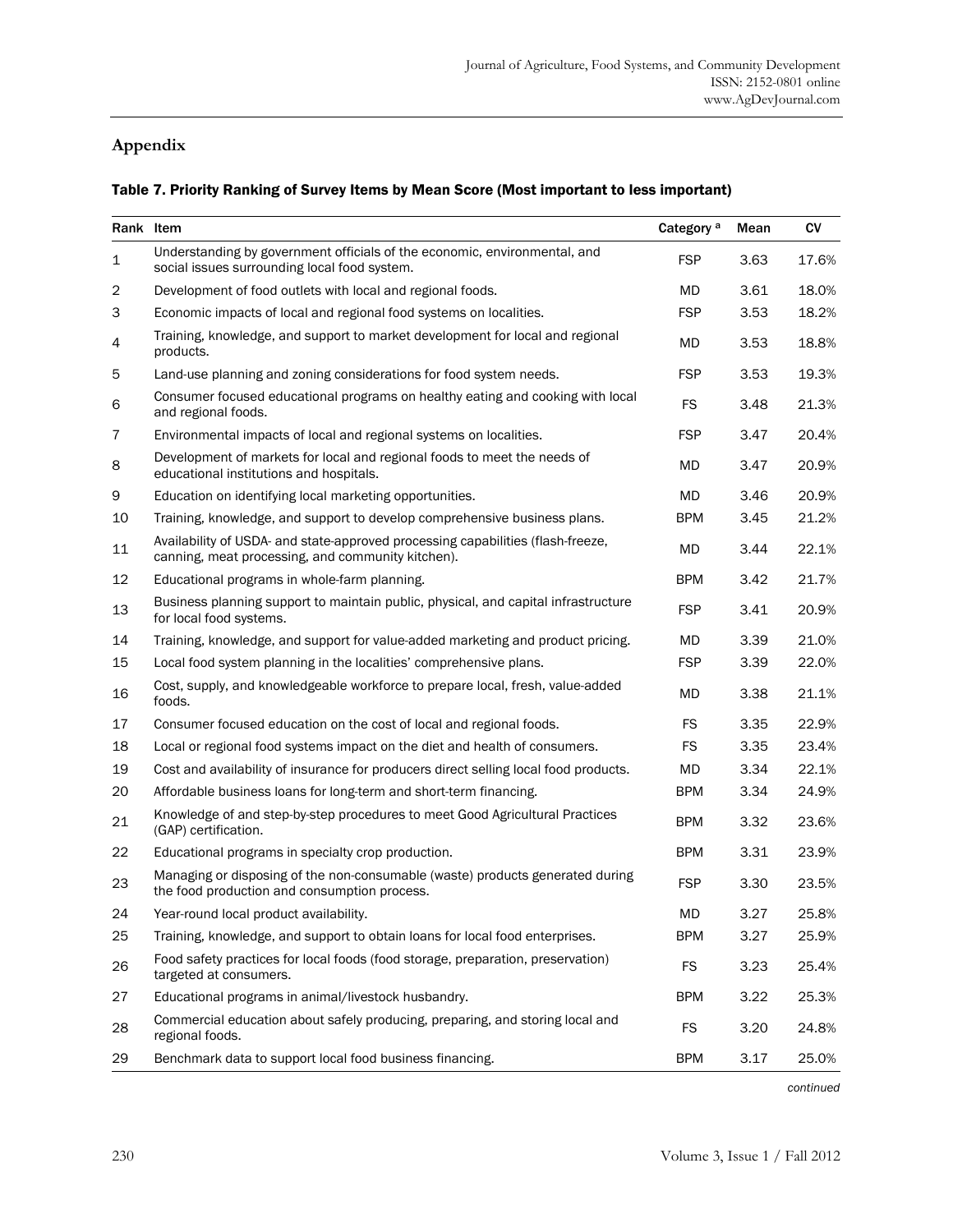| Rank Item |                                                                                         | Category <sup>a</sup> | Mean | <b>CV</b> |
|-----------|-----------------------------------------------------------------------------------------|-----------------------|------|-----------|
| 31        | Access to food system market research for localities.                                   | <b>FSP</b>            | 3.10 | 25.2%     |
| 32        | Consumer education and training on food budgeting and food assistance<br>programs.      | FS                    | 3.05 | 28.7%     |
| 33        | Research on food safety risks to consumers within a local or regional food<br>system.   | FS                    | 2.97 | 30.2%     |
| 34        | Implementing a tracking system for products as they travel through the supply<br>chain. | MD                    | 2.82 | 33.9%     |

a Abbreviations: BPM = business and production management; FS = food security, food safety, diet, and health; FSP = food system planning, management and policy; MD = market development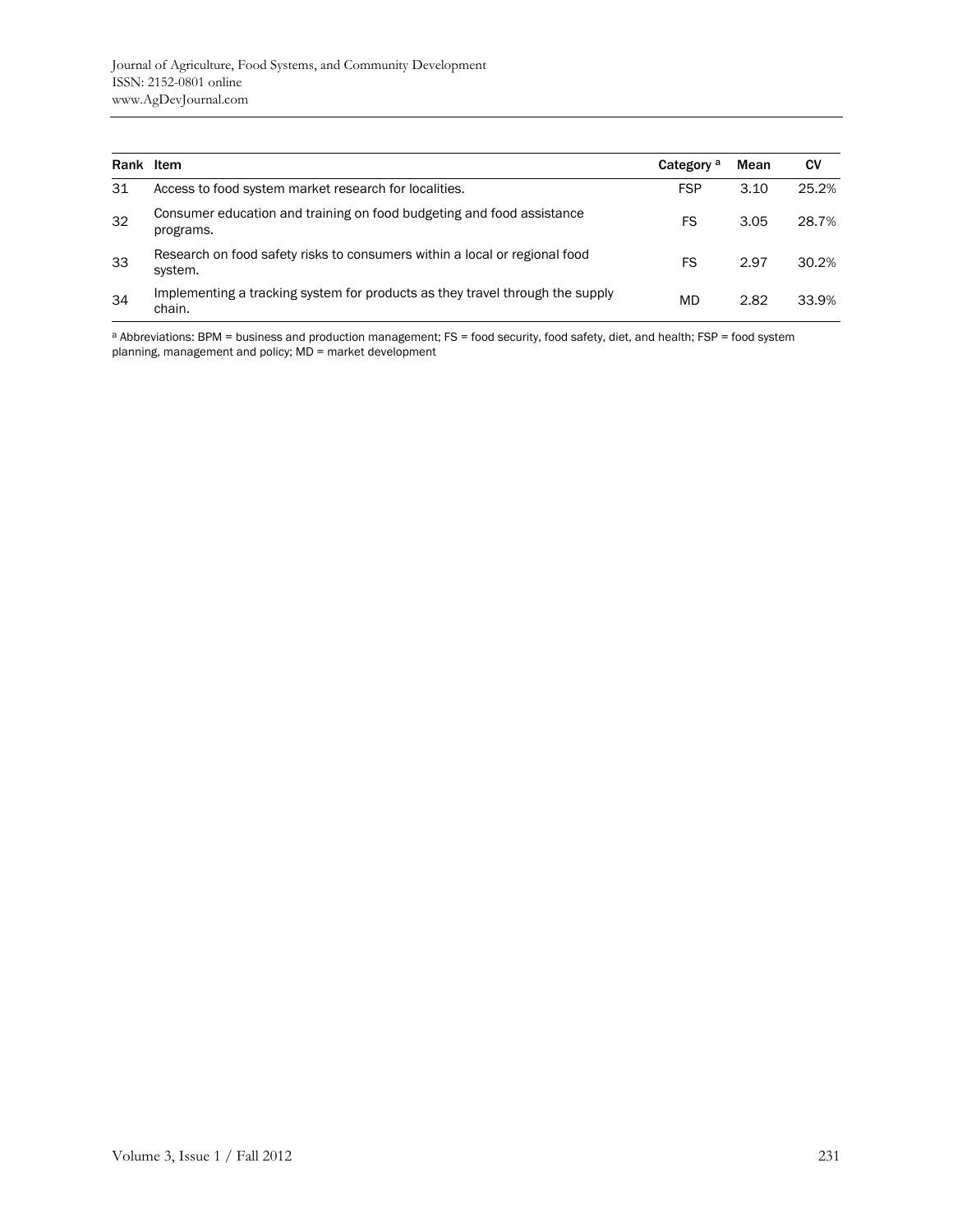#### **References**

- American Farmland Trust. (2010). *California agricultural vision: Strategies for sustainability*. Retrieved from the California Department of Food and Agriculture website: http://www.cdfa.ca.gov/agvision
- Benson, M. (2009). *The growing attention to food and agriculture: Examining Virginia's direct marketing industry*. Farm Business Management Update, August–September 2009, Virginia Cooperative Extension. Retrieved from Virginia Cooperative Extension website: http://www.ext.vt.edu/
- Benson, M., & Bendfeldt, E. (2007). *Annual community food dollars generated if each household in Virginia spent \$10/week of their total food dollars on fresh local produce and farm-based Virginia products*. Virginia Cooperative Extension Bulletin.
- Brady, E. (2005). *The new mainstream: A sustainable food agenda for California for review by the Roots of Change Council and the Roots of Change Fund*. Sacramento, California: The Vivid Picture Project/Ecotrust. [Retrieved from http://www.vividpicture.net/](http://www.vividpicture.net/documents/The_New_Mainstream.pdf) documents/The\_New\_Mainstream.pdf
- Colasanti, K., Wright, W., & Reau, B. (2009). Extension, the Land-Grant mission, and civic agriculture: Cultivating change. *Journal of Extension*, *47*(4), 1–10.
- Creswell, J. W. (2008). *Educational research: Planning, conducting, and evaluating quantitative and qualitative research* (3rd Ed.). Upper Saddle River, New Jersey: Pearson Education.
- Curtis, J., Creamer, N., & Thraves, T. E. (2010). *From farm to fork: A guide to building North Carolina's sustainable local food economy*. Retrieved from the Center for Environmental Farming Systems [website: http://www.cefs.ncsu.edu/resources/](http://www.cefs.ncsu.edu/resources/stateactionguide2010.pdf) stateactionguide2010.pdf
- Dillman, D. A., Smyth, J. D., & Christian, L. M. (2009). *Internet, mail, and mixed-mode surveys: The tailored design method*. Hoboken, New Jersey: John Wiley & Sons.
- Dunning, R., Creamer, N., Lelekacs, J. M., O'Sullivan, J., Thraves, T., & Wymore, T. (2012). Educator or institutional entrepreneur: Cooperative extension and the building of localized food systems. *Journal of Agriculture, Food Systems, and Community Development, 3*(1), 1–14.

http://dx.doi.org/10.5304/jafscd.2012.031.010

Freedgood, J., Pierce-Quiñonez, M., & Meter, K. A. (2011). Emerging assessment tools to inform food system planning. *Journal of Agriculture, Food Systems,* 

*and Community Development, 2*(1), 83–104. http://dx.doi.org/10.5304/jafscd.2011.021.023

- Garrett, S., & Feenstra, G. (1999). *Growing a community food system.* Pullman, Washington: Western Rural Development Center.
- Howell, D. C. (2010). *Statistical methods for psychology*. Belmont, California: Cengage Wadsworth.
- Illinois Local and Organic Food and Farm Task Force. (2009). *Local food, farms & jobs: Growing the Illinois economy*. Retrieved from the Local Food, Farms & Jobs: Growing the Illinois Economy website: [http://foodfarmsjobs.org/wp-content/uploads/](http://foodfarmsjobs.org/wp-content/uploads/2011/08/2009-task-force-report1.pdf)  2011/08/2009-task-force-report1.pdf
- Leopold Center for Sustainable Agriculture. (2011). *Iowa's local food & farm plan: Report to the Iowa Legislature from the Leopold Center for Sustainable Agriculture, January 2011*. Retrieved from [http://www.leopold.iastate.edu/foodandfarmplan.](http://www.leopold.iastate.edu/foodandfarmplan.html) html
- LiveWell Colorado [LWC]. (2010). *Food policy blueprint, January 2010.* Retrieved from https://about.livewellcolorado.org/
- Meter, K. (2007a). *Economic leakage in Virginia's food economy*. Retrieved from the Crossroads Resource Center website:

http://www.crcworks.org/crcppts/va07.pdf

- Meter, K. (2007b). *Food and farm economy of the east Chesapeake Bay region*. Retrieved from the Crossroads [Resource Center website: http://www.crcworks.](http://www.crcworks.org/crcdocs/mdchessum07.pdf)  org/crcdocs/mdchessum07.pdf
- Meter, K. (2009). *Mapping the Minnesota food industry*. Retrieved from the Crossroads Resource Center website: http://www.crcworks.org/mnfood.pdf
- Meter, K. (2010a). *Promising community-based food system initiatives*. Retrieved from the Crossroads Resource Center website:

http://www.crcworks.org/promising.pdf

- Meter, K. (2010b). *Shenandoah Valley (Virginia) local farm & food economy*. Retrieved from the Crossroads [Resource Center website: http://www.crcworks.](http://www.crcworks.org/crcdocs/vashensum10.pdf)  org/crcdocs/vashensum10.pdf
- Meter, K. (2011a). *Martinsville/Henry County region (Virginia & North Carolina) local farm & food economy*. Retrieved from the Crossroads Resource Center [website: http://www.crcworks.org/crcdocs/](http://www.crcworks.org/crcdocs/vancsum11.pdf) vancsum11.pdf